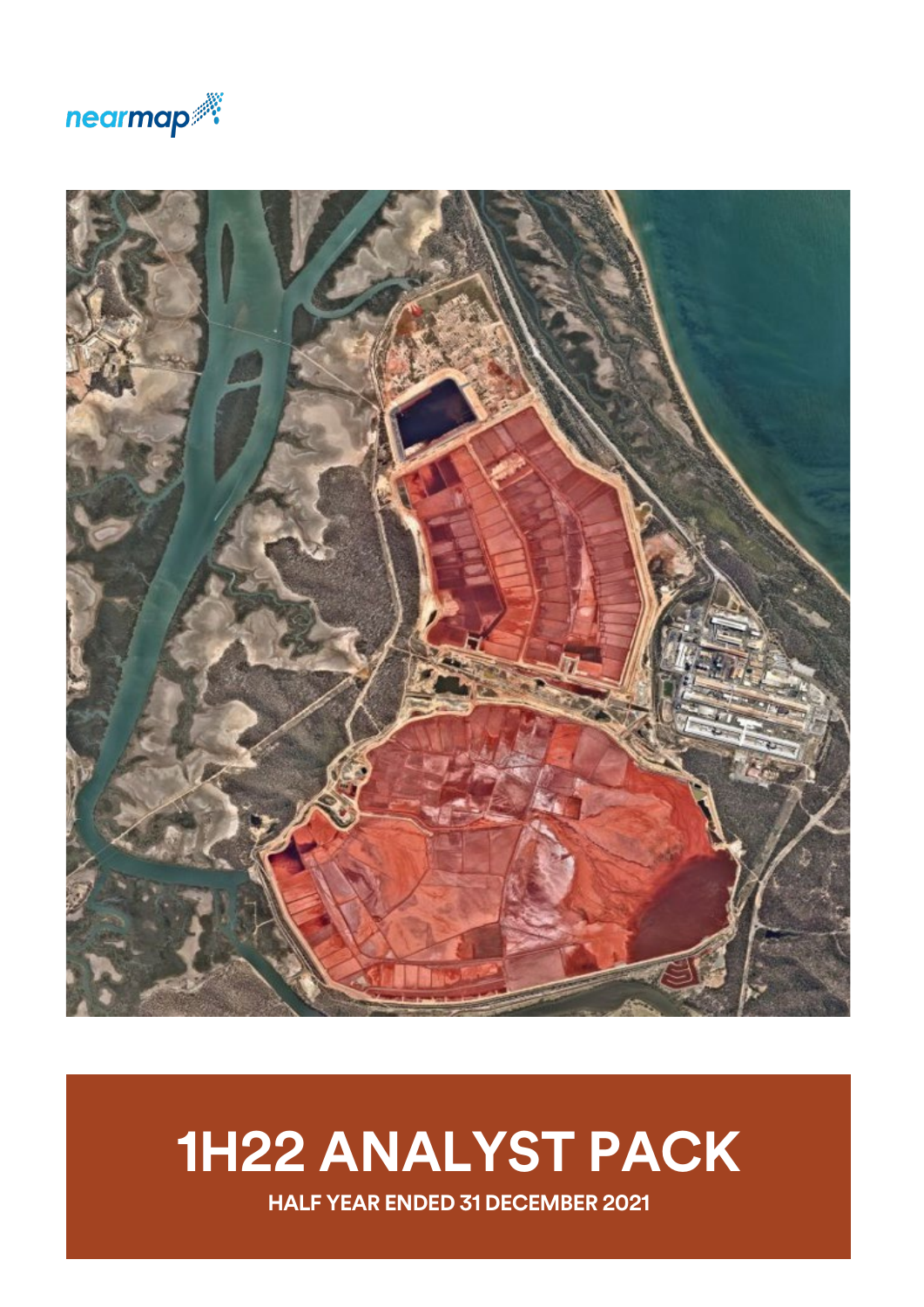## **CONTENTS**

The Nearmap Analyst Pack summarises the financial and operational metrics for the six months ended 31 December 2021, with comparatives for the six months ended 31 December 2020 and 30 June 2021 respectively.

The Analyst Pack is to be read in conjunction with the "Appendix 4D Interim Financial Report for the half-year ended 31 December 2021" and the "Investor Presentation 1H22 Results" released to the ASX on 16 February 2022.

#### **Important Note**

Information presented in the 1H22 Analyst Pack is presented on an operational basis (rather than statutory) to reflect a management view of the business. Nearmap Ltd (ACN 083 702 907) also provides statutory reporting as prescribed under the Corporations Act 2001 (Cth). The Nearmap Ltd Interim Financial Report is also available from the Nearmap website a[t www.nearmap.com/investors.](http://www.nearmap.com/investors)

The Analyst Pack is not audited. The statutory net loss after tax as disclosed in the consolidated profit or loss (page 28) has been prepared in accordance with Australian Accounting Standards and the Corporations Act 2001 (Cth). The results for 1H22 are extracted from the reviewed consolidated statement of comprehensive income.

Tables may not add due to rounding of amounts.

Any forward-looking statements included in this document are by nature subject to significant uncertainties, risks and contingencies, many of which are outside the control of, and are unknown to, Nearmap, such that actual results or events may vary from those forward-looking statements and the assumptions on which they are based.

Past performance is not an indicator of future performance, and no guarantee of future returns is implied or given. While Nearmap has sought to ensure that information is accurate by undertaking a review process, it makes no representation, guarantee or warranty as to the accuracy or completeness of any information or statement contained in this document. In particular, information and statements in this document do not constitute investment advice or a recommendation on any matter and should not be relied upon.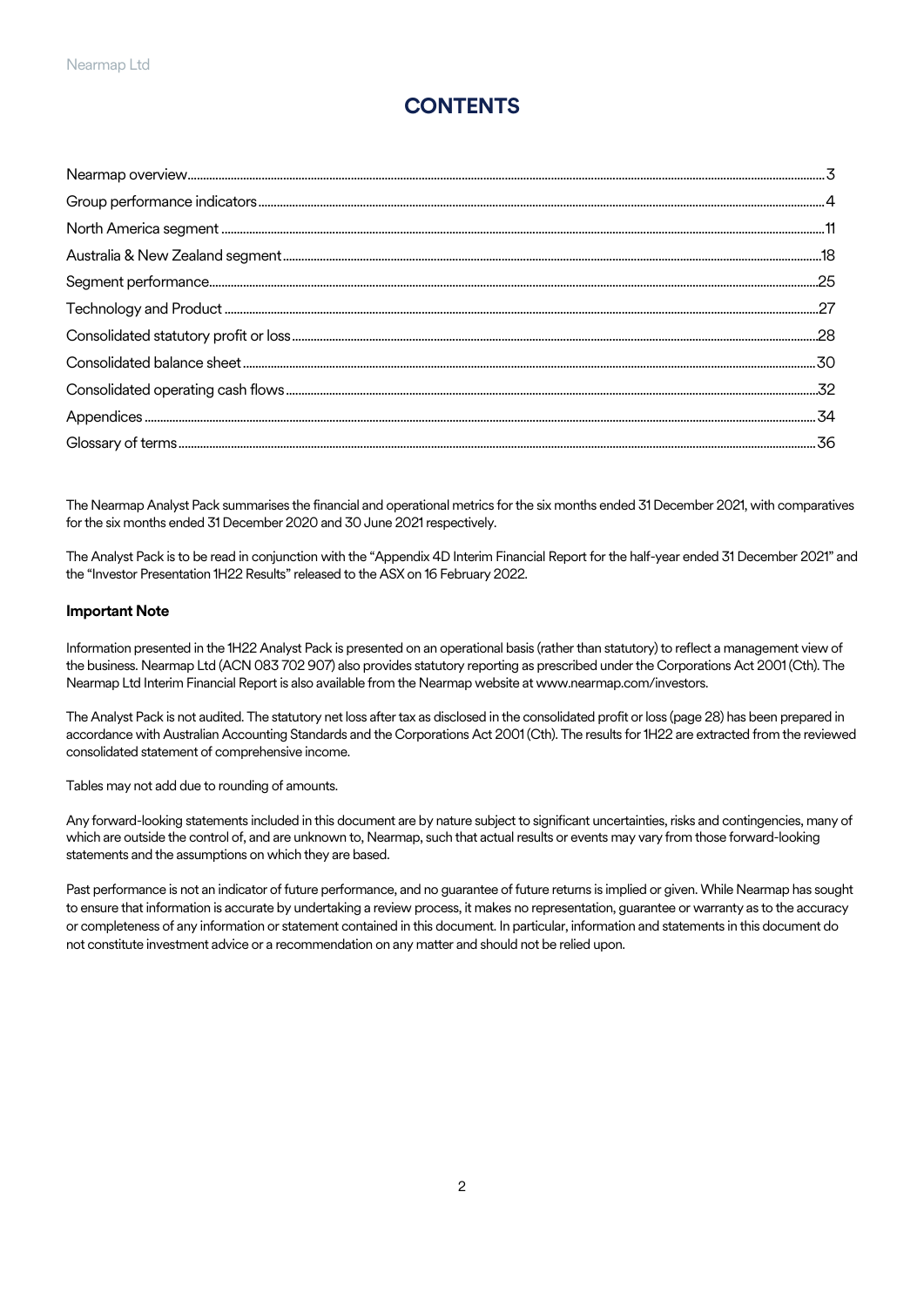## <span id="page-2-0"></span>**NEARMAP OVERVIEW**

Nearmap is a leading provider of cloud-based geospatial information services and an innovative location intelligence company.

Nearmap captures a rich data set about the real world, providing high-value insights to a diverse range of more than 11,000 businesses and government organisations.

Using its own patented camera systems and processing software, Nearmap conducts aerial surveys capturing wide-scale urban areas in Australia, New Zealand, the United States of America and Canada multiple times each year, making fresh content instantly available in the cloud via web app or API integration.

Every day, Nearmap helps tens of thousands of users conduct virtual site visits for deep, data-driven insights – enabling businesses and government organisations to make informed decisions, streamline operations and bolster bottom lines.

Founded in Australia in 2007, Nearmap is one of the ten largest aerial survey companies in the world by annual data collection volume, employs over 400 people and was named as one of Fast Company's 10 Most Innovative Enterprise Companies in 2020.

#### **NEARMAP CAPTURES IMAGERY IN 4 COUNTRIES…**



United States 77% population coverage



Canada 66% population coverage



Australia 91% population coverage



New Zealand 74% population coverage

#### **…DELIVERED TO A DIVERSE CUSTOMER BASE…**



**Commercial** 







Insurance



**Government**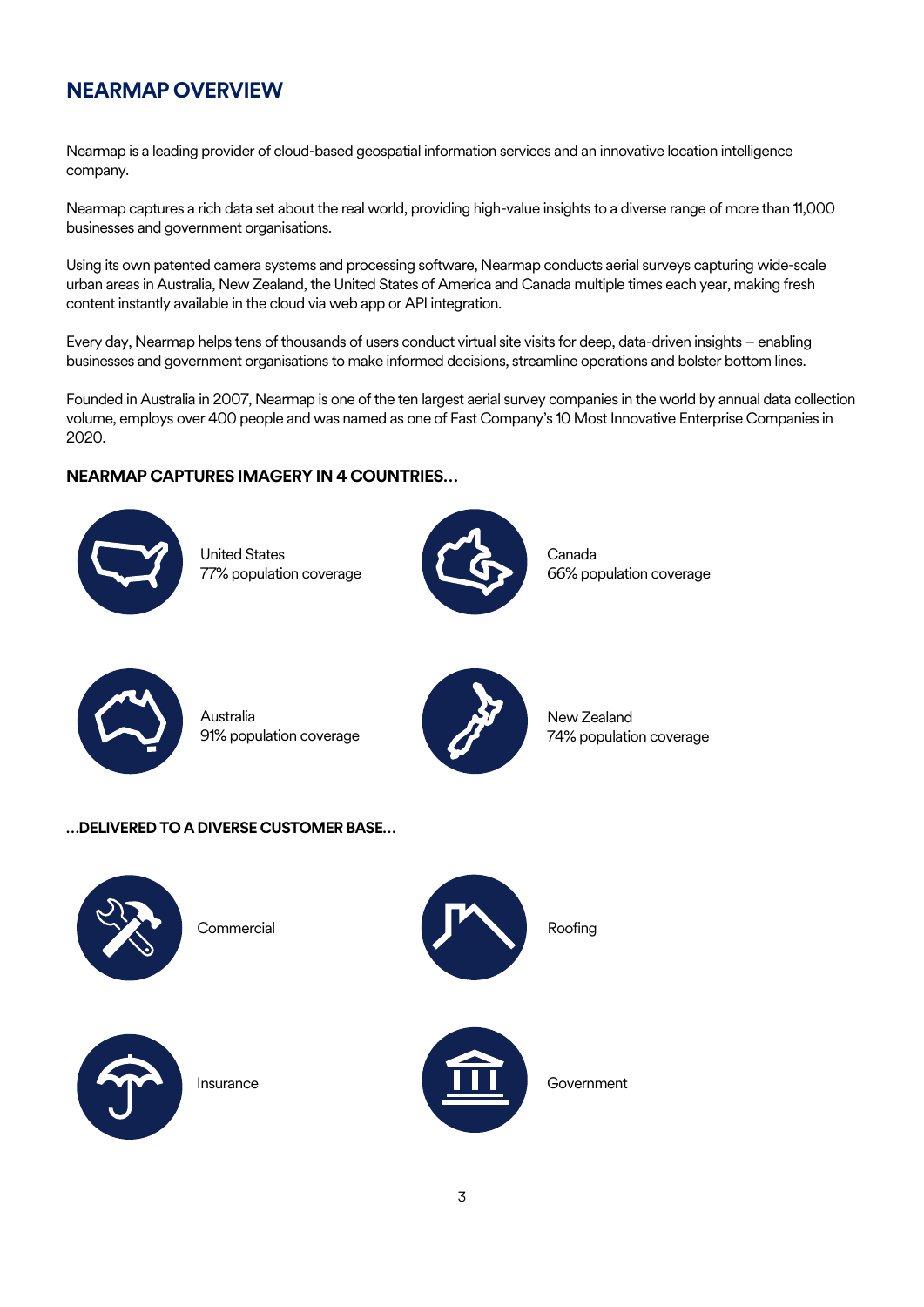## <span id="page-3-0"></span>**GROUP PERFORMANCE INDICATORS**

|                                                        | 1H21      | 2H21      | <b>FY21</b> | 1H22      | YoY %    | 1H22               | YoY %  |
|--------------------------------------------------------|-----------|-----------|-------------|-----------|----------|--------------------|--------|
| A\$'000                                                | Reported  | Reported  | Reported    | Reported  | Reported | at CC <sup>1</sup> | at CC  |
| <b>Group ACV portfolio</b>                             |           |           |             |           |          |                    |        |
| <b>Opening ACV</b>                                     | 106,437   | 112,191   | 106,437     | 128,210   | 20%      | 126,792            | 19%    |
| New business                                           | 4,902     | 11,242    | 16,144      | 8,623     | 76%      | 8,310              | 70%    |
| Net upsell                                             | 9,245     | 7,204     | 16,449      | 12,053    | 30%      | 11,446             | 24%    |
| Churn                                                  | (3,838)   | (3, 548)  | (7,386)     | (3,333)   | 13%      | (3,256)            | 15%    |
| <b>Net incremental ACV</b>                             | 10,309    | 14,898    | 25,207      | 17,343    | 68%      | 16,500             | 60%    |
| FX impact                                              | (4, 555)  | 1,121     | (3,434)     | 2,131     |          |                    |        |
| <b>Closing ACV</b>                                     | 112,191   | 128,210   | 128,210     | 147,684   | 32%      | 143,292            | 28%    |
| Retention (%)                                          | 93.9%     | 93.1%     | 93.1%       | 93.9%     |          | 93.9%              |        |
|                                                        |           |           |             |           |          |                    |        |
| <b>Opening subscriptions</b>                           | 10,458    | 10,785    | 10,458      | 11,255    | 8%       | 11,255             | 8%     |
| New business                                           | 900       | 1,107     | 2,007       | 949       | 5%       | 949                | 5%     |
| Churn                                                  | (573)     | (637)     | (1,210)     | (503)     | 12%      | (503)              | 12%    |
| <b>Closing subscriptions</b>                           | 10,785    | 11,255    | 11,255      | 11,701    | 8%       | 11,701             | 8%     |
| Closing ARPS (\$)                                      | 10,402    | 11,391    | 11,391      | 12,621    | 21%      | 12,246             | 18%    |
| Group revenue                                          | 54,718    | 58,713    | 113,431     | 67,550    | 23%      | 67,859             | 24%    |
| Cash costs to capture                                  | (8,175)   | (11,806)  | (19, 981)   | (12, 928) | (58%)    | (13,079)           | (60%)  |
| Storage, administration & other                        | (4,253)   | (4, 576)  | (8,829)     | (5,334)   | (25%)    | (5,365)            | (26%)  |
| Cost of revenue - pre-capitalisation                   | (12, 428) | (16, 382) | (28, 810)   | (18, 262) | (47%)    | (18, 444)          | (48%)  |
|                                                        |           |           |             |           |          |                    |        |
| Gross margin - pre-capitalisation                      | 42,290    | 42,331    | 84,621      | 49,288    | 17%      | 49,415             | 17%    |
| Gross margin (%) - pre-capitalisation                  | 77%       | 72%       | 75%         | 73%       |          | 73%                |        |
| Direct sales and marketing costs                       | (11, 944) | (16,306)  | (28, 250)   | (17, 817) | (49%)    | (17, 937)          | (50%)  |
| Indirect sales and marketing costs                     | (9,061)   | (9,626)   | (18, 687)   | (7, 147)  | 21%      | (7, 223)           | 20%    |
| Total sales and marketing costs - pre-capitalisation   | (21,005)  | (25, 932) | (46, 937)   | (24, 964) | (19%)    | (25, 160)          | (20%)  |
|                                                        |           |           |             |           |          |                    |        |
| Sales Team Contribution Ratio (%) - pre-capitalisation | 86%       | 91%       | 89%         | 97%       |          | 92%                |        |
| <b>Other metrics</b>                                   |           |           |             |           |          |                    |        |
| Group EBITDA                                           | 13,537    | 10,772    | 24,309      | 10,690    | (21%)    | 10,866             | (20%)  |
| Group EBIT                                             | (9, 418)  | (11, 385) | (20, 803)   | (13, 347) | (42%)    | (13, 317)          | (41%)  |
| <b>Statutory NPAT</b>                                  | (9,386)   | (9,434)   | (18, 820)   | (11, 934) | (27%)    | (11, 924)          | (27%)  |
| Portfolio LTV (A\$m)                                   | 1,416     | 1,338     | 1,394       | 1,767     | 25%      | 1,715              | 21%    |
| Cash and cash equivalents                              | 129,323   | 123,431   | 123,431     | 109,762   | (15%)    | 109,216            | (16%)  |
| Cash and cash equivalents movement                     | 93,183    | (5,892)   | 87,291      | (13,669)  | (115%)   | (14, 215)          | (115%) |

<sup>1</sup> Constant Currency (CC) revalues 1H22 results at 1H21 FX rates.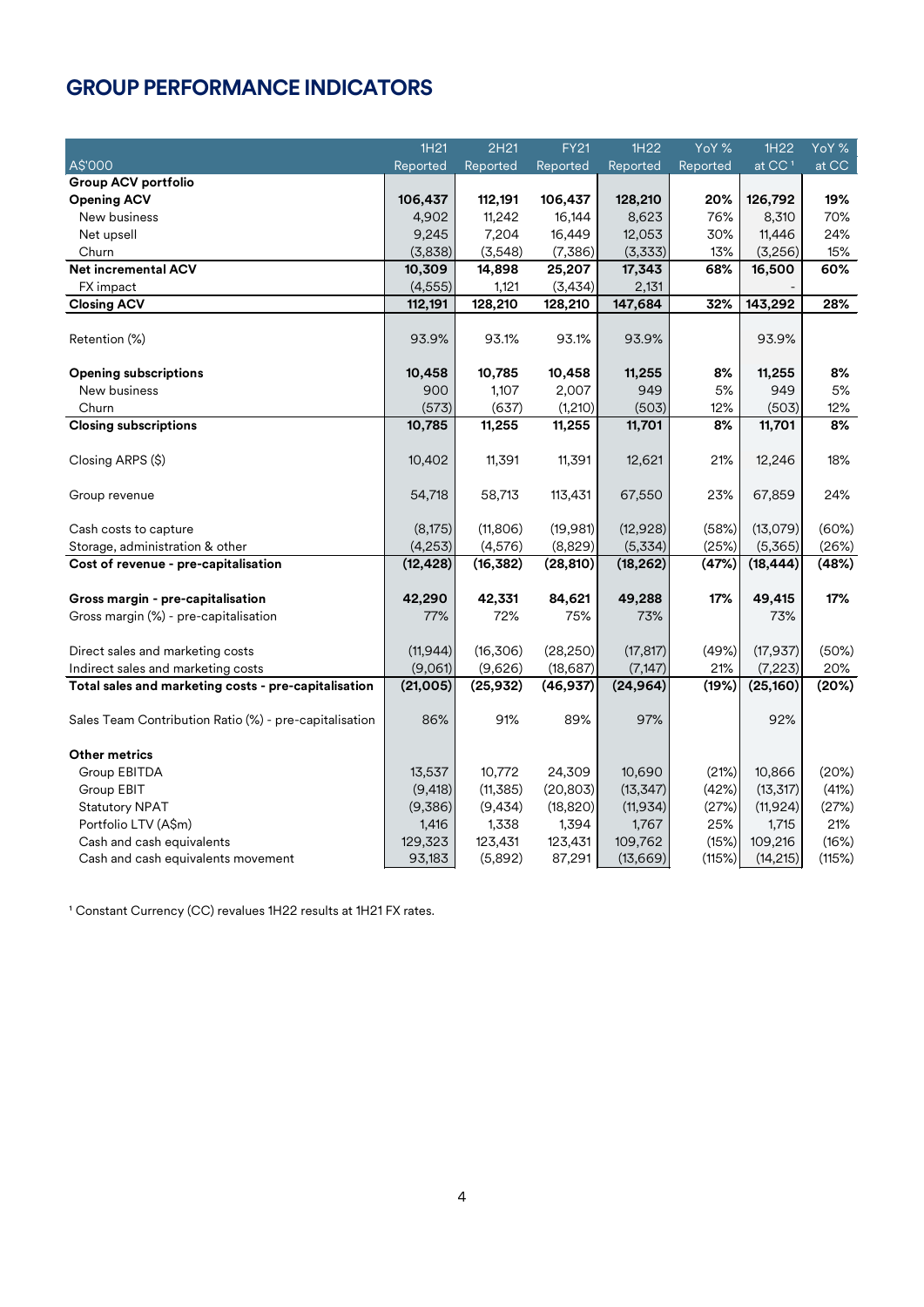#### Annua l Contract Value

Group Annual Contract Value (ACV) as reported grew by 32% to \$147.7m (31 December 2020: \$112.2m). On a constant currency (CC) basis, Group ACV grew 28% vs pcp to \$143.3m.



#### Net incremental ACV

Incremental ACV growth as reported of \$17.3m (31 December 2020: \$10.3m). On a CC basis, incremental ACV grew by \$16.5m, driven by record growth in North America.

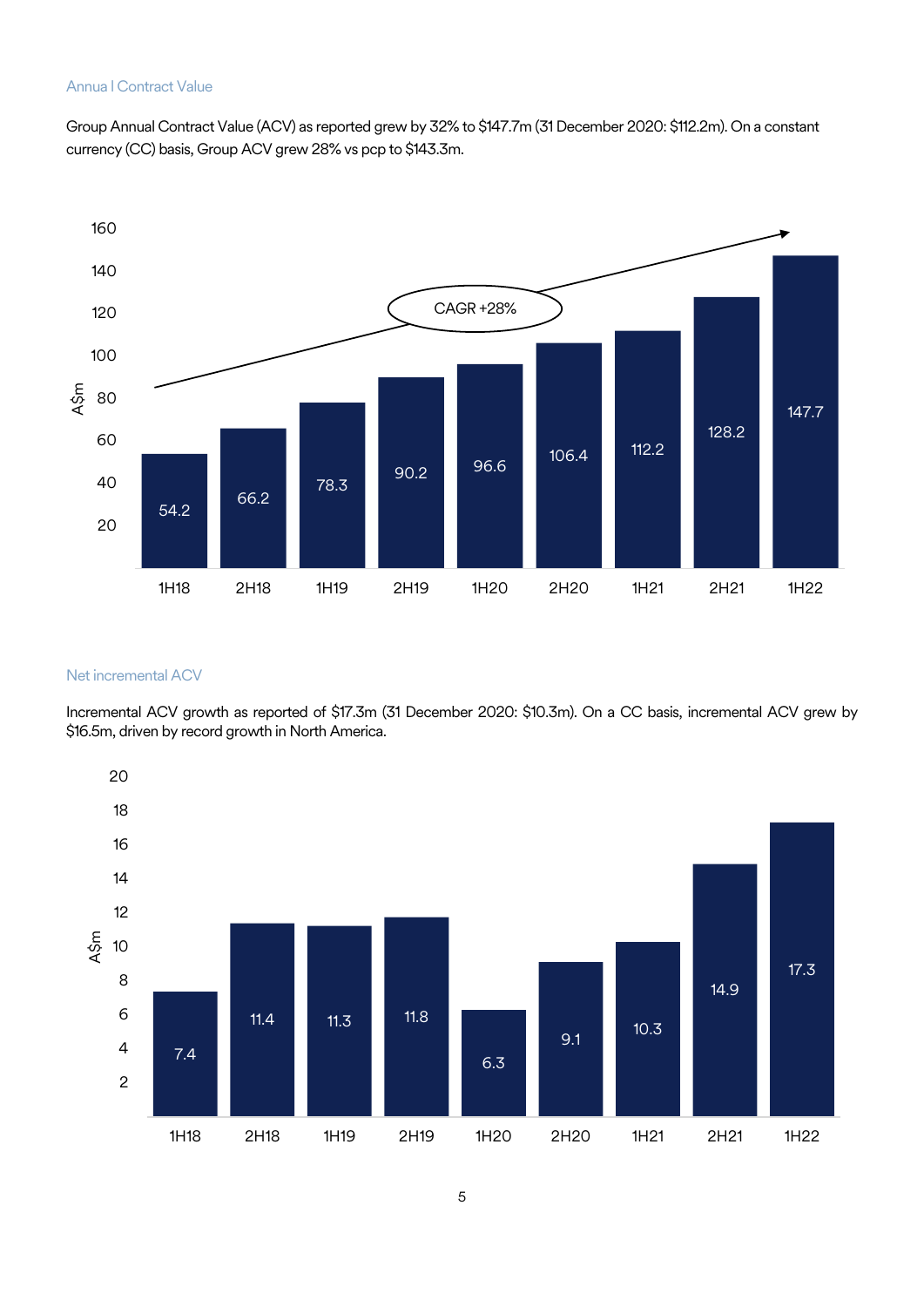#### Retention



**Subscriptions** 



6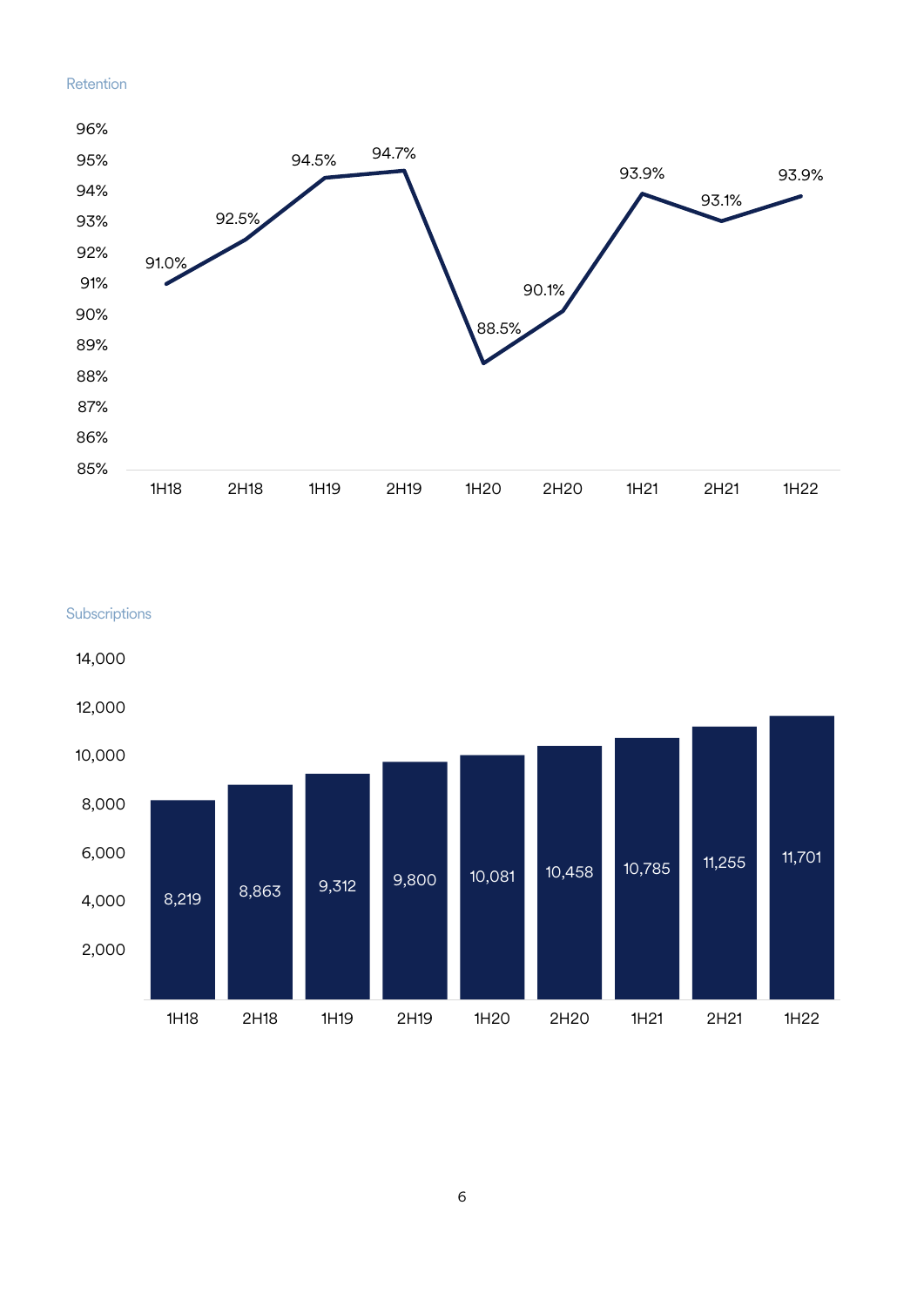#### Average Revenue Per Subscription

Group Average Revenue Per Subscription (ARPS) increased to \$12,621 (30 June 2021: \$11,391). The continued upward trend highlights the increasing utility customers experience from the expanding set of higher-value products and content types provided by Nearmap.



#### Gross Margin (pre-capitalisation)

Gross Margin (pre-capitalisation) increased to 73%, reflecting the efficiency of the capture program as it supports a growing ACV portfolio.

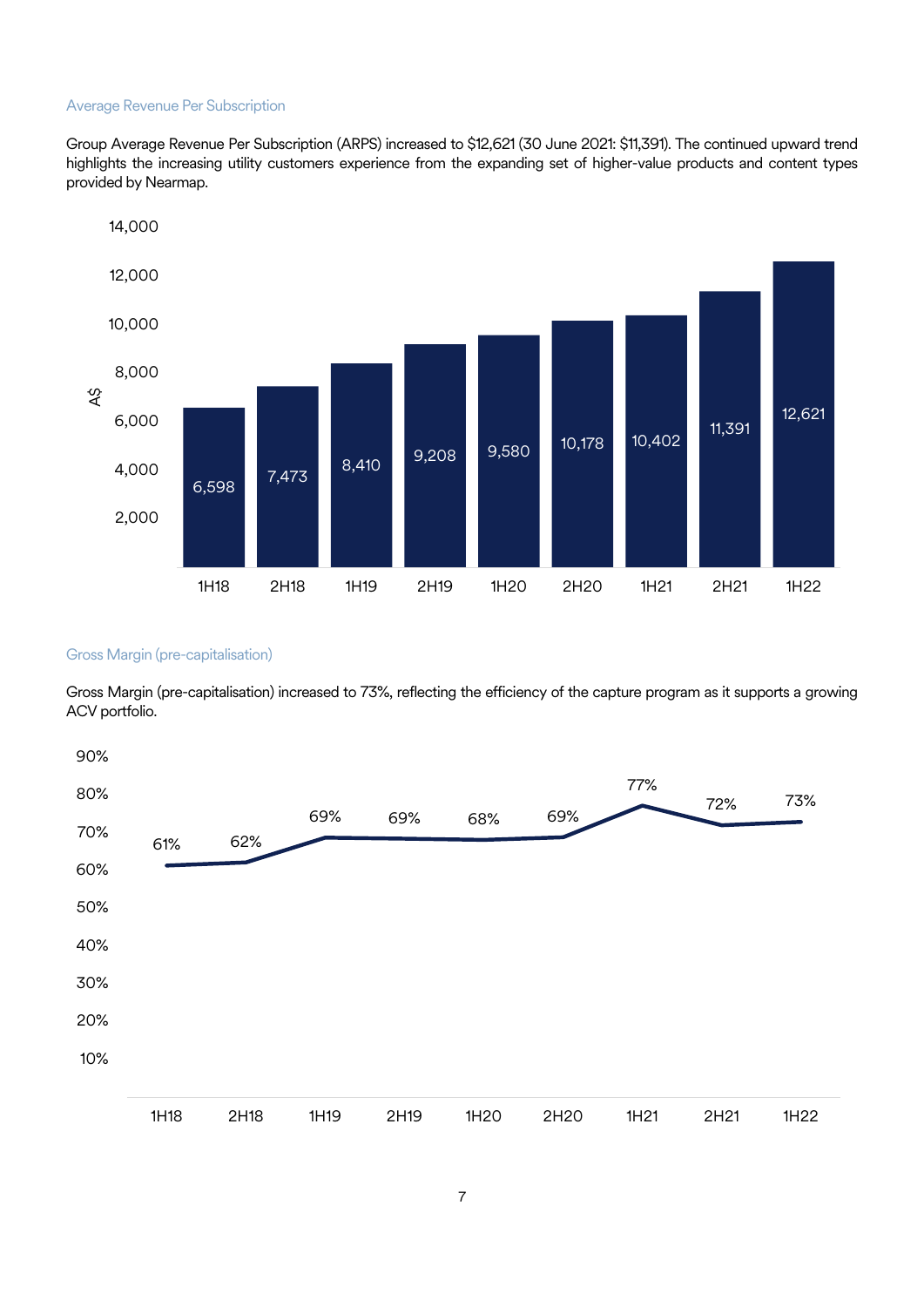#### Sales Team Contribution Ratio (pre-capitalisation)

Group Sales Team Contribution Ratio (STCR) increased to 97% in 1H22 (2H21: 91%), delivered during a period of investment in the go-to-market teams and further demonstrating strong returns on investments in product and content.



#### Group ACV portfolio at 31 December 2021 by industry segment (%)



The Group ACV portfolio is diversified across key focus industries with Insurance, Roofing and Government comprising 47% of the total portfolio (30 June 2021: 42%).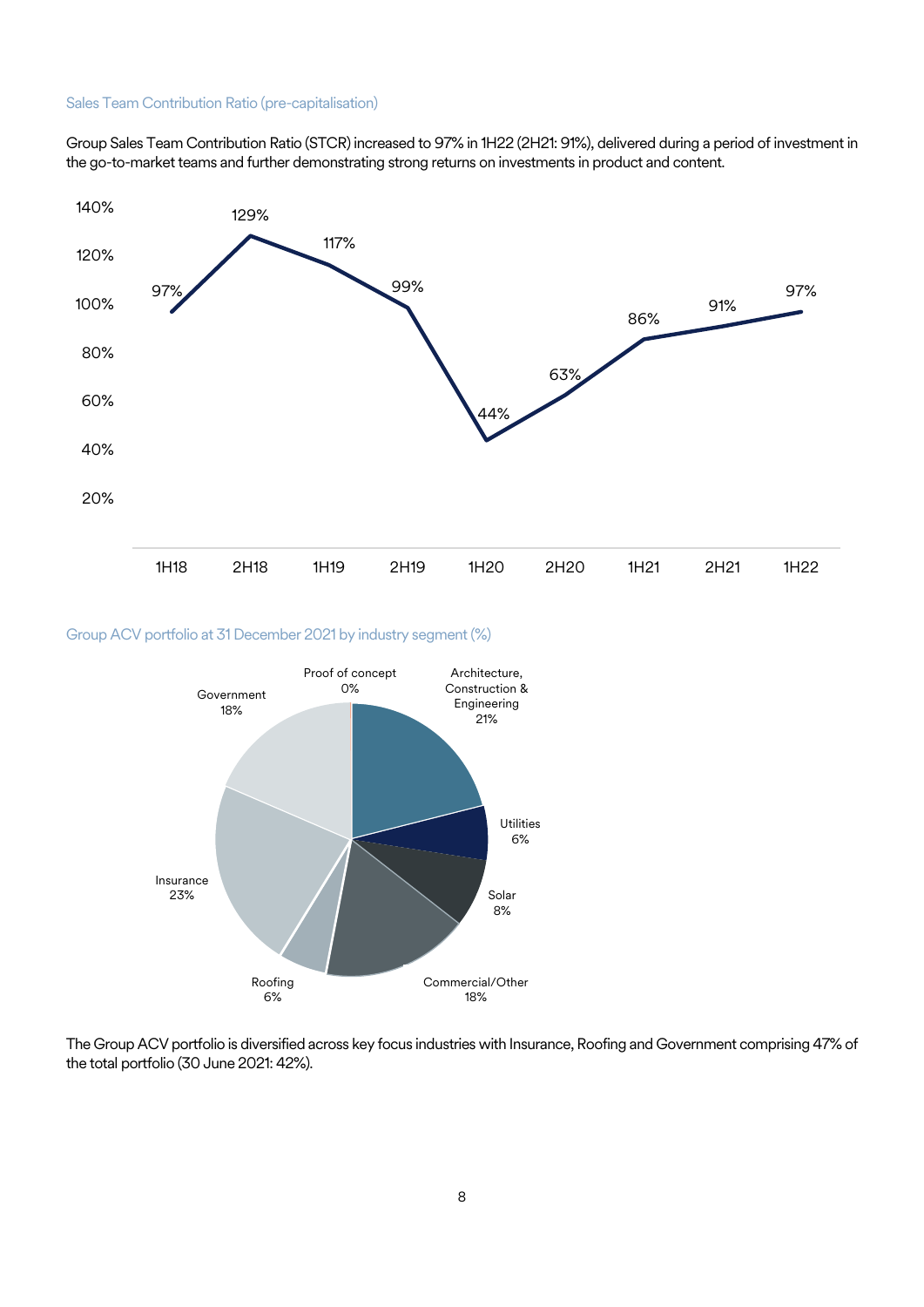

#### Group ACV portfolio by % of total portfolio

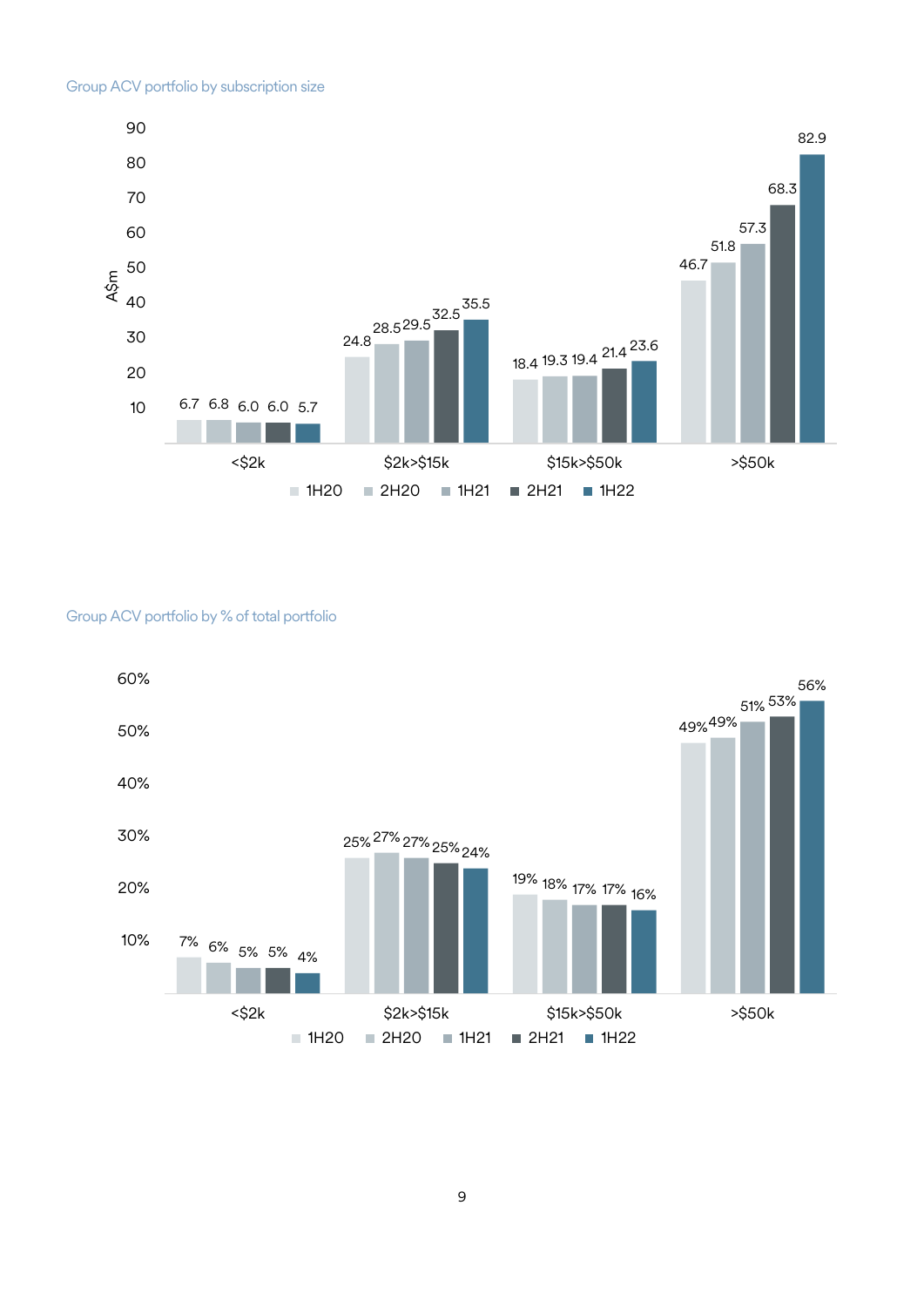## Other metrics (as a % of the overall portfolio)

|                         | 1H21 1H22 |
|-------------------------|-----------|
| Top 10 customers        | 19% 23%   |
| Multi year deals        | 42% 43%   |
| Premium content 59% 70% |           |

### FTE Breakdown

As at 31 December 2021

|        | Sales &   | Technology & | <b>Business</b>   |       |
|--------|-----------|--------------|-------------------|-------|
| Region | Marketing | Product      | <b>Operations</b> | Group |
| ANZ    | 68        | 143          | 78                | 289   |
| ΝA     | 85        |              | 32                | 128   |
| Total  | 153       | 154          | 110               | 417   |

#### As at 30 June 2021

|              | Sales &   | Technology & | <b>Business</b>   |       |
|--------------|-----------|--------------|-------------------|-------|
| Region       | Marketing | Product      | <b>Operations</b> | Group |
| <b>ANZ</b>   | 65        | 111          | 72                | 248   |
| ΝA           | 87        | ٠h           | 21                | 113   |
| <b>Total</b> | 152       | 116          | 93                | 361   |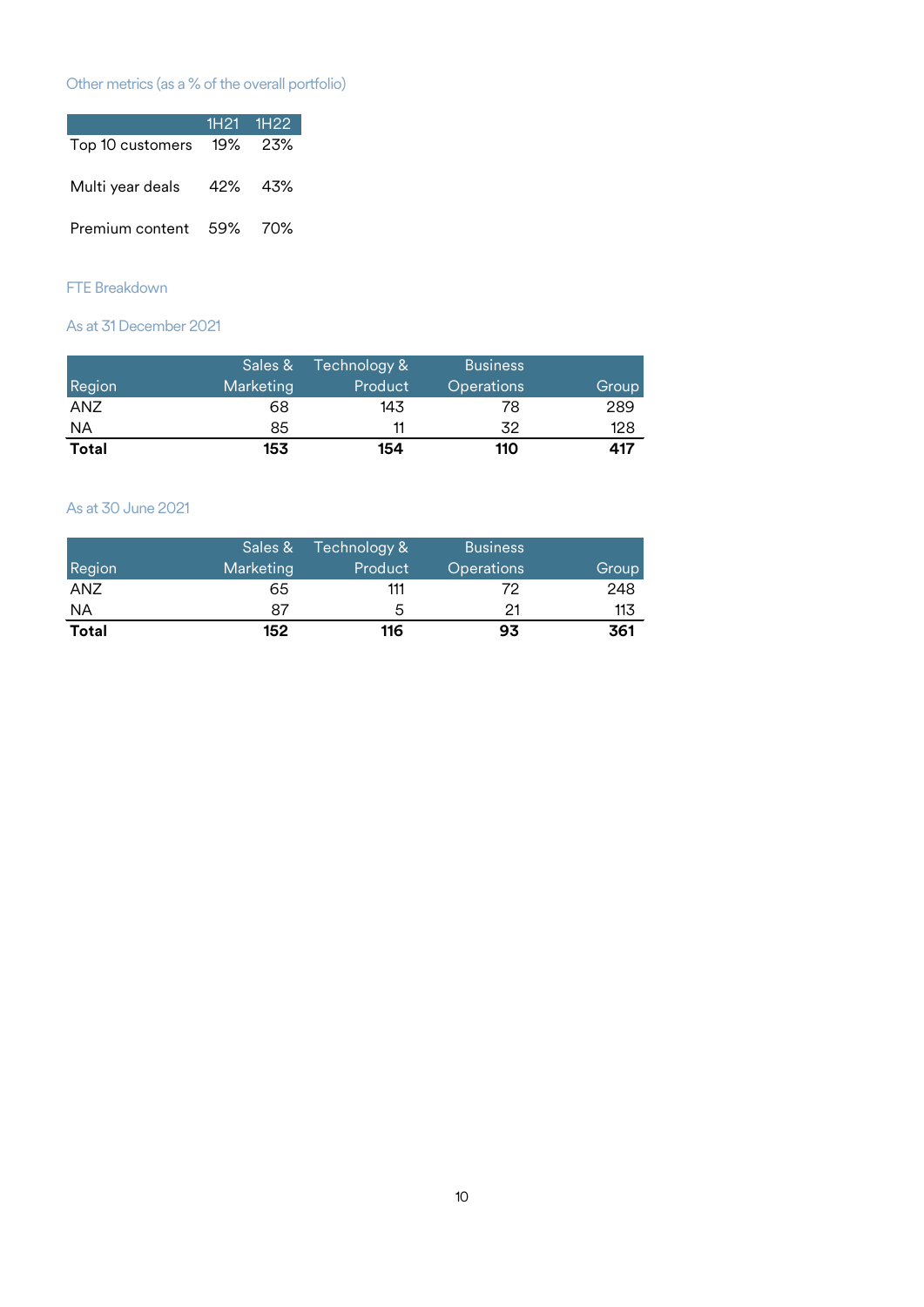## <span id="page-10-0"></span>**NORTH AMERICA SEGMENT**

The NA segment is responsible for all sales and marketing efforts in the United States and Canada.

#### **All figures in this section are stated in United States Dollars.**

| US\$'000                                               | 1H21     | 2H21      | <b>FY21</b> | 1H22      | YoY % |
|--------------------------------------------------------|----------|-----------|-------------|-----------|-------|
| <b>Opening ACV</b>                                     | 28,788   | 35,129    | 28,788      | 44,451    | 54%   |
| New business                                           | 1,991    | 5,913     | 7,904       | 3,922     | 97%   |
| Net upsell                                             | 5,469    | 4,135     | 9,604       | 7,605     | 39%   |
| Churn                                                  | (1, 128) | (734)     | (1,862)     | (967)     | 14%   |
| Net incremental                                        | 6,332    | 9,314     | 15,646      | 10,560    | 67%   |
| FX impact                                              | 9        | 8         | 17          | (8)       |       |
| <b>Closing ACV</b>                                     | 35,129   | 44,451    | 44,451      | 55,003    | 57%   |
| Retention (%)                                          | 93.5%    | 93.5%     | 93.5%       | 95.2%     |       |
| <b>Opening subscriptions</b>                           | 1,856    | 2,029     | 1,856       | 2,240     | 21%   |
| New business                                           | 278      | 355       | 633         | 306       | 10%   |
| Churn                                                  | (105)    | (144)     | (249)       | (85)      | 19%   |
| <b>Closing subscriptions</b>                           | 2,029    | 2,240     | 2,240       | 2,461     | 21%   |
| Closing ARPS (\$)                                      | 17,313   | 19,844    | 19,844      | 22,350    | 29%   |
| Revenue                                                | 15,693   | 19,911    | 35,604      | 23,848    | 52%   |
| Cash costs to capture                                  | (4,665)  | (7, 497)  | (12, 162)   | (7,895)   | (69%) |
| Storage, administration & other                        | (2,641)  | (3,075)   | (5,716)     | (3,387)   | (28%) |
| Cost of revenue - pre-capitalisation                   | (7,306)  | (10, 572) | (17, 878)   | (11, 282) | (54%) |
| Gross margin - pre-capitalisation                      | 8,387    | 9,339     | 17,726      | 12,566    | 50%   |
| Gross margin (%) - pre-capitalisation                  | 53%      | 47%       | 50%         | 53%       |       |
| Direct sales and marketing costs                       | (5,741)  | (8, 444)  | (14, 185)   | (9,265)   | (61%) |
| Indirect sales and marketing costs                     | (3, 426) | (3,679)   | (7,105)     | (2,306)   | 33%   |
| Total sales and marketing costs - pre-capitalisation   | (9,167)  | (12, 123) | (21, 290)   | (11, 571) | (26%) |
| Sales Team Contribution Ratio (%) - pre-capitalisation | 110%     | 110%      | 110%        | 114%      |       |
| Segment contribution <sup>1</sup>                      | (3,391)  | 1,115     | (2, 276)    | 4,631     | 237%  |
| Segment contribution %                                 | (22%)    | 6%        | (6%)        | 19%       |       |

 $^{\rm 1}$  For a reconciliation on the segment contribution, refer to the Segment Performance on page 25.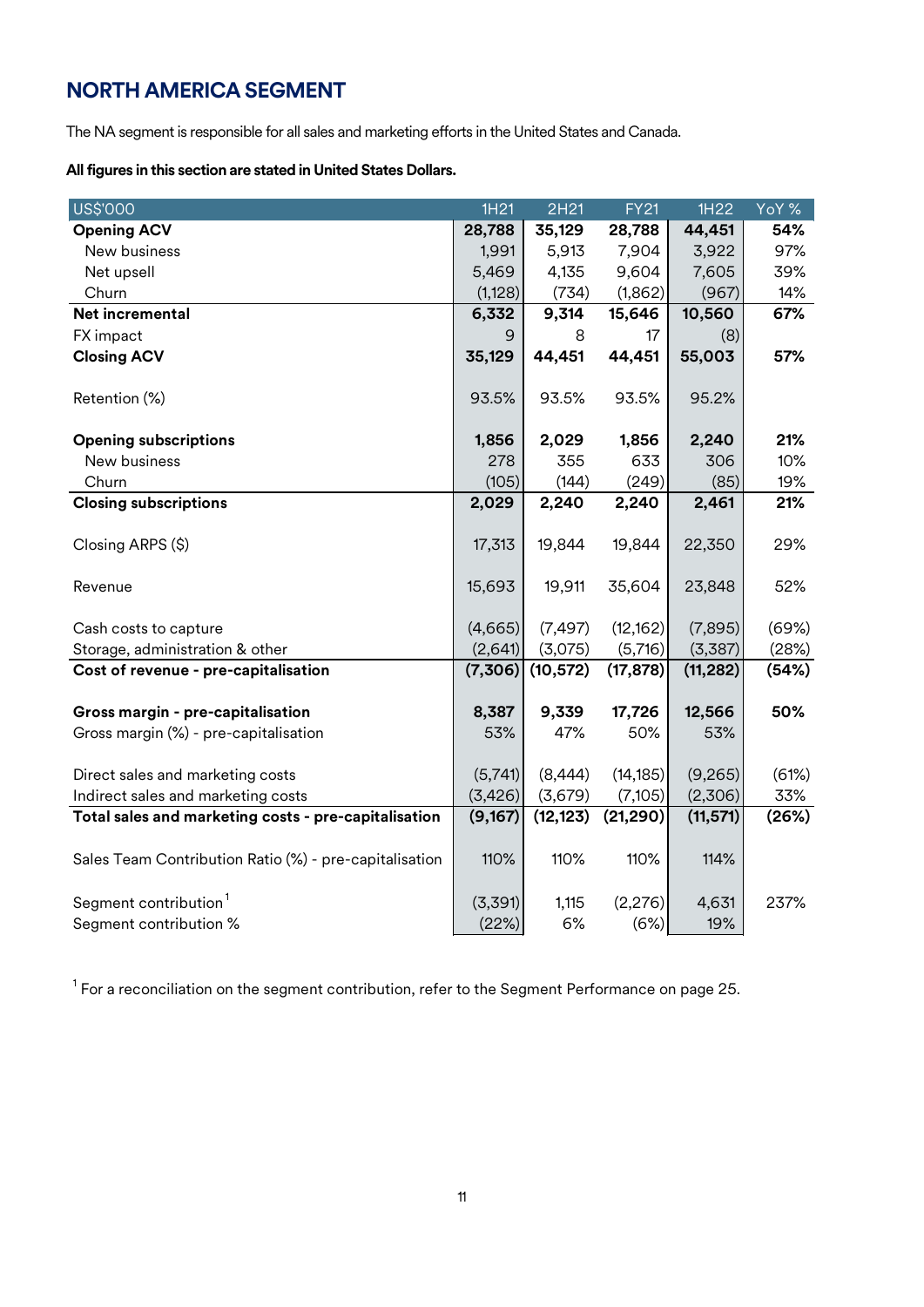#### NA ACV portfolio

During 1H22, the NA ACV portfolio increased US\$10.6m from US\$44.5m to US\$55.0m, representing 57% growth on pcp. This represents a record half for the NA business, underpinned by the revised vertical GTM strategy implemented in FY21.

The key components of this growth were:

- **New business** of US\$3.9m represents a 97% increase on pcp, including an enterprise deal with another top insurer in North America, with four of the top six insurance companies in North America now Nearmap customers. New acquisitions into the key Government and Commercial verticals also performed well, highlighting the increasing momentum of Nearmap's disruptive subscription business model in the NA market.
- **Net upsell** of US\$7.6m shows a 39% increase on pcp, with over 25 enterprise transactions in the period (\$50k+). All key verticals showed success in expanding the existing customer base and delivering enhanced value to customers through continued product innovation.
- **Customer portfolio retention** for the 12 months to 31 December 2021 was 95.2% (FY21: 93.5%). This positive trend reflects the continued focus on customer engagement, aligned execution across all GTM teams and the growing relevance of Nearmap content to the growing customer base.

#### Annual Contract Value

ACV grew by 57% to US\$55.0m (30 June 2021: US\$44.5m), representing strong 60% compound annual growth over 4 years.

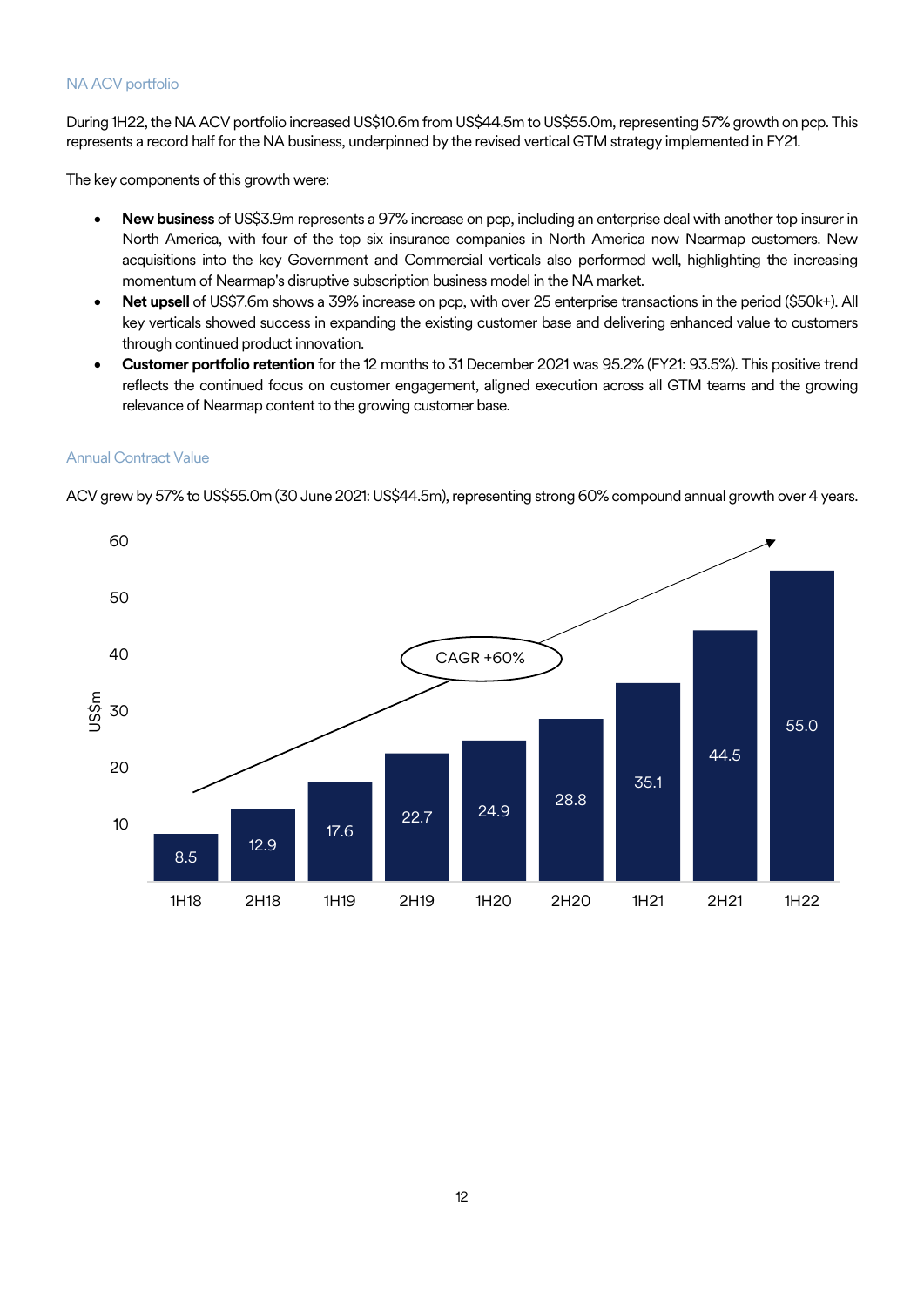#### Net incremental ACV



#### Retention

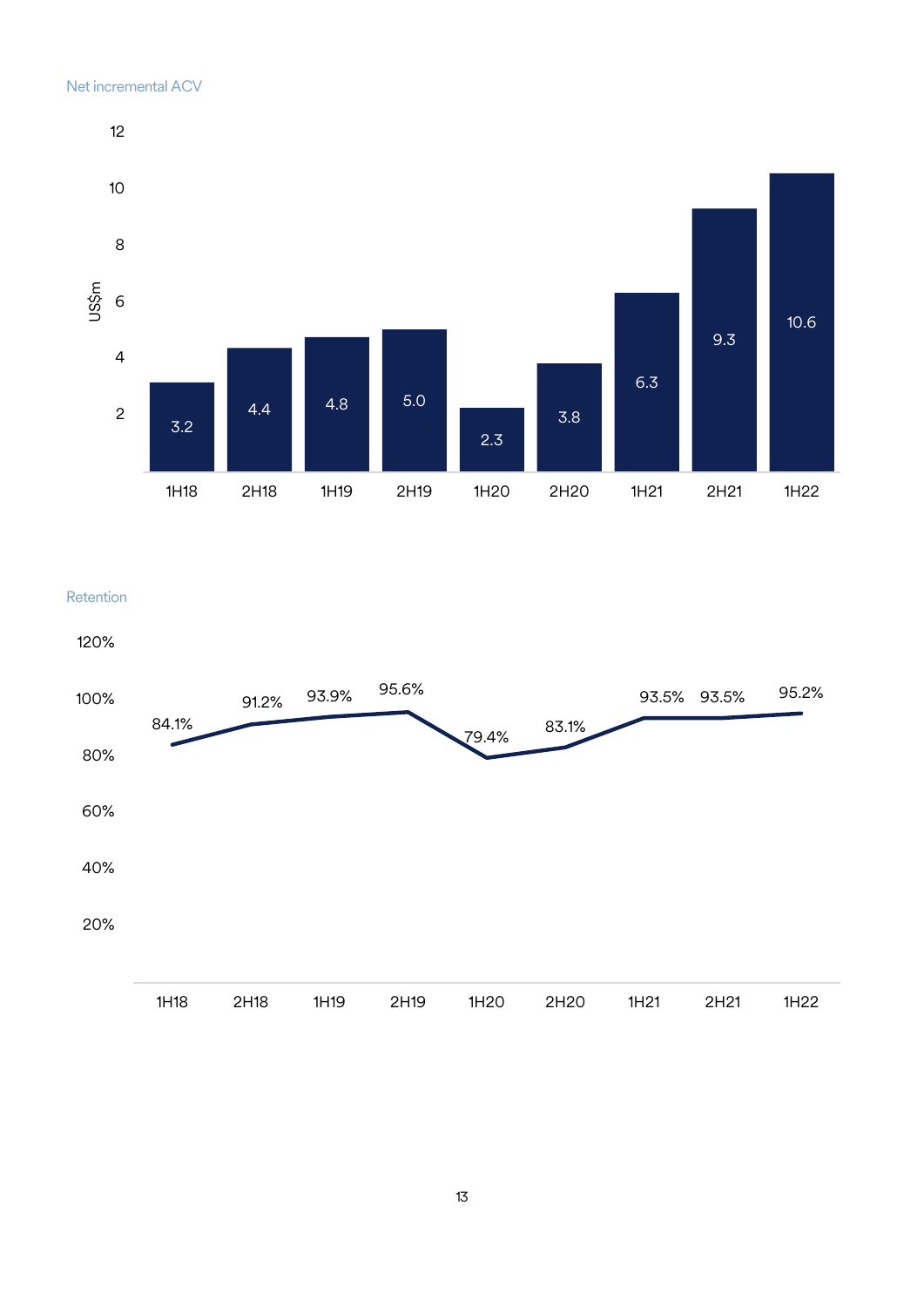#### **Subscriptions**

Subscriptions grew to 2,461 (30 June 2021: 2,240), demonstrating effective customer acquisition strategies and industry leading retention, with Nearmap establishing itself as the industry leader in content provision served via a subscription business model.



#### Average Revenue Per Subscription

ARPS increased to US\$22,350(30 June 2021: US\$19,844). The strong upward trend highlights the increasing utility customers experience from the expanding set of content types provided by Nearmap.

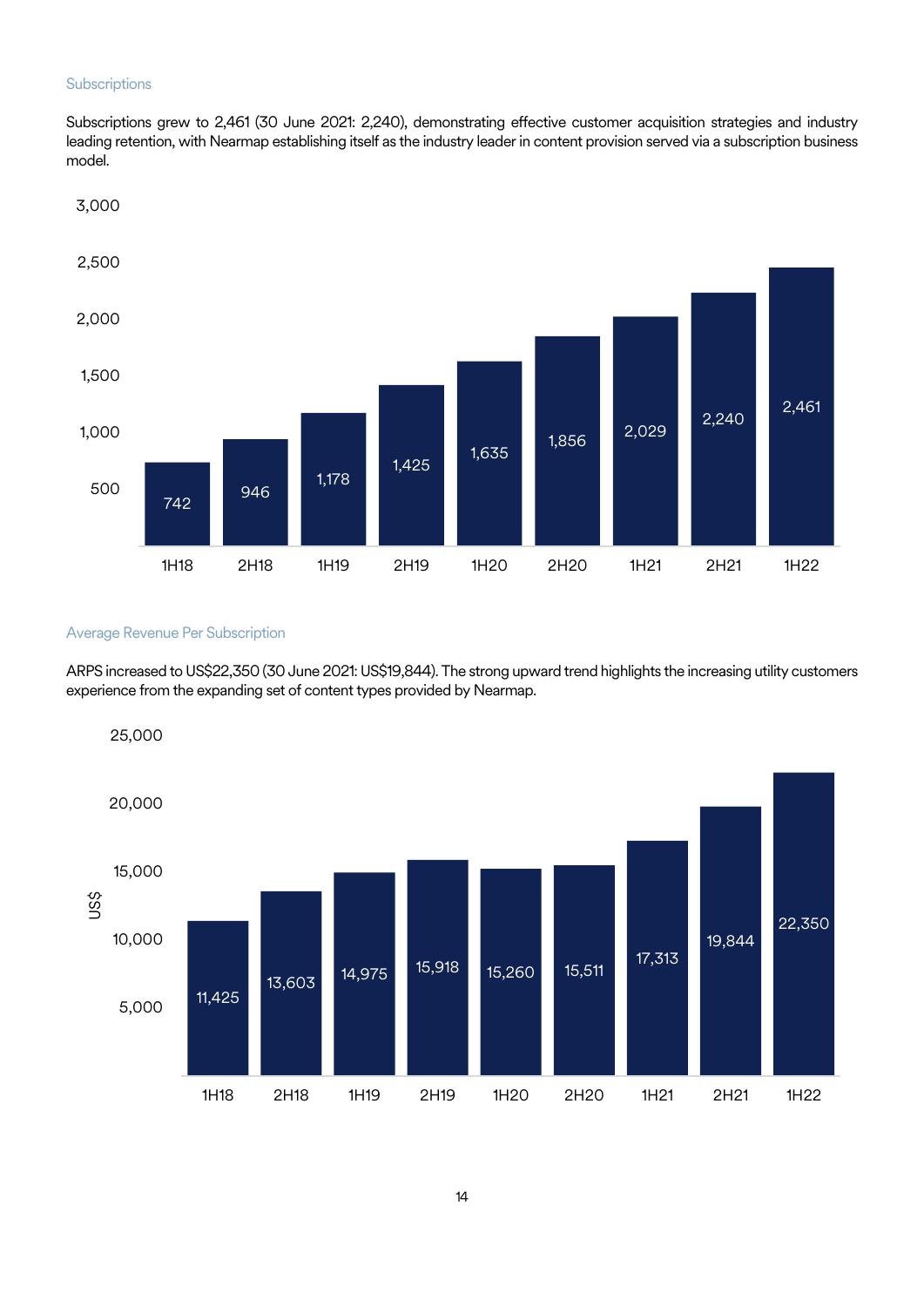Gross Margin (pre-capitalisation) increased to 53%. The operating leverage of the NA business is demonstrated by the growing ACV portfolio, served by a well-defined and growing capture program.



#### Sales Team Contribution Ratio (pre-capitalisation)

STCR increased to 114% in 1H22 (2H21: 110%), validating the efforts to accelerate investment in key industry verticals.

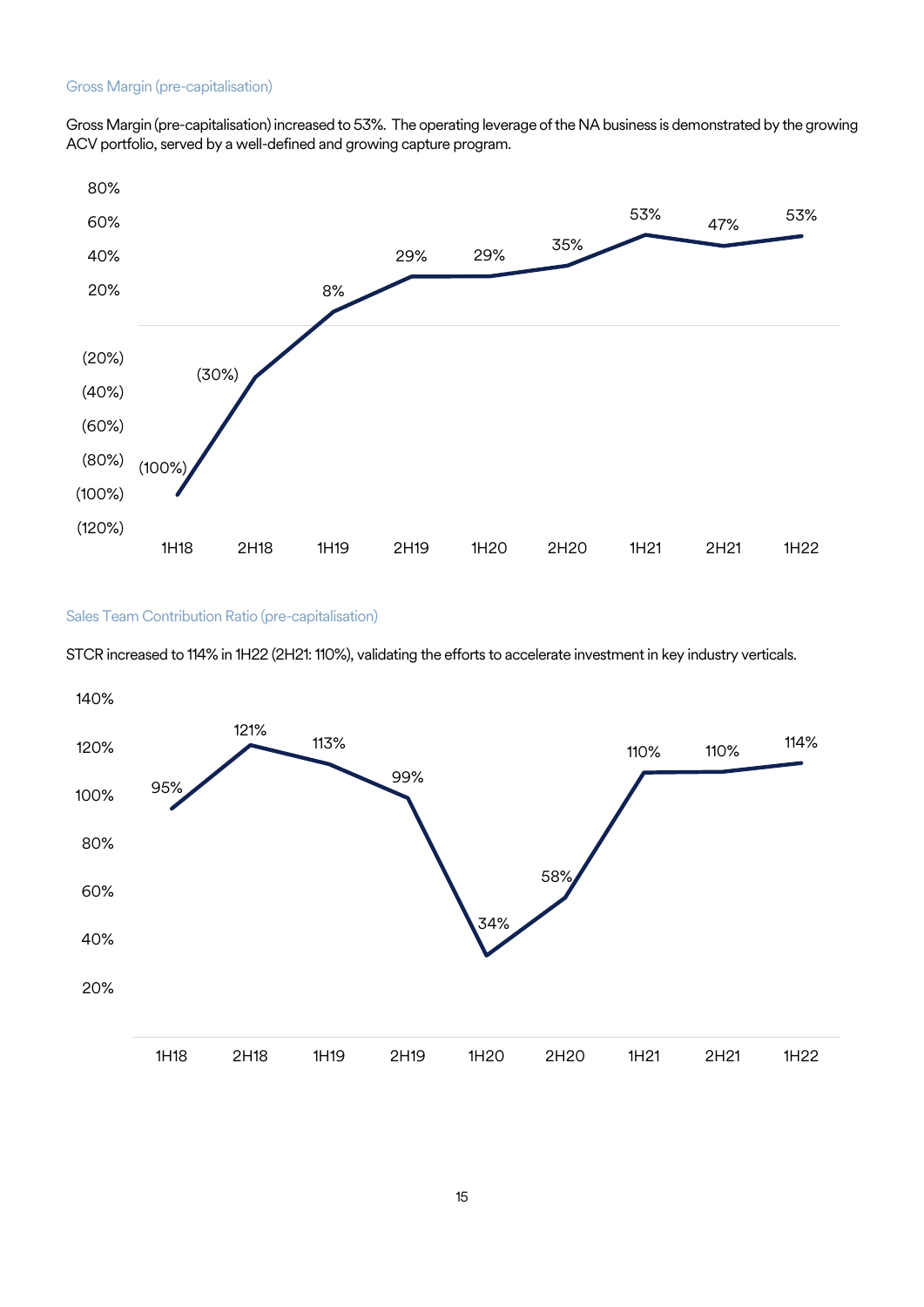#### ACV portfolio at 31 December 2021 by industry segment



The Group's three core industry verticals – Insurance, Roofing and Government – all contributed to the strong 1H22 performance and now comprise 71% of the NA portfolio. Proof of Concept ACV represents an ongoing project with an enterprise customer. The customer continues to consider the opportunity with its own customer base and has downgraded its subscription during the evaluation stage. The outcome of this evaluation stage will determine whether this becomes a longerterm opportunity.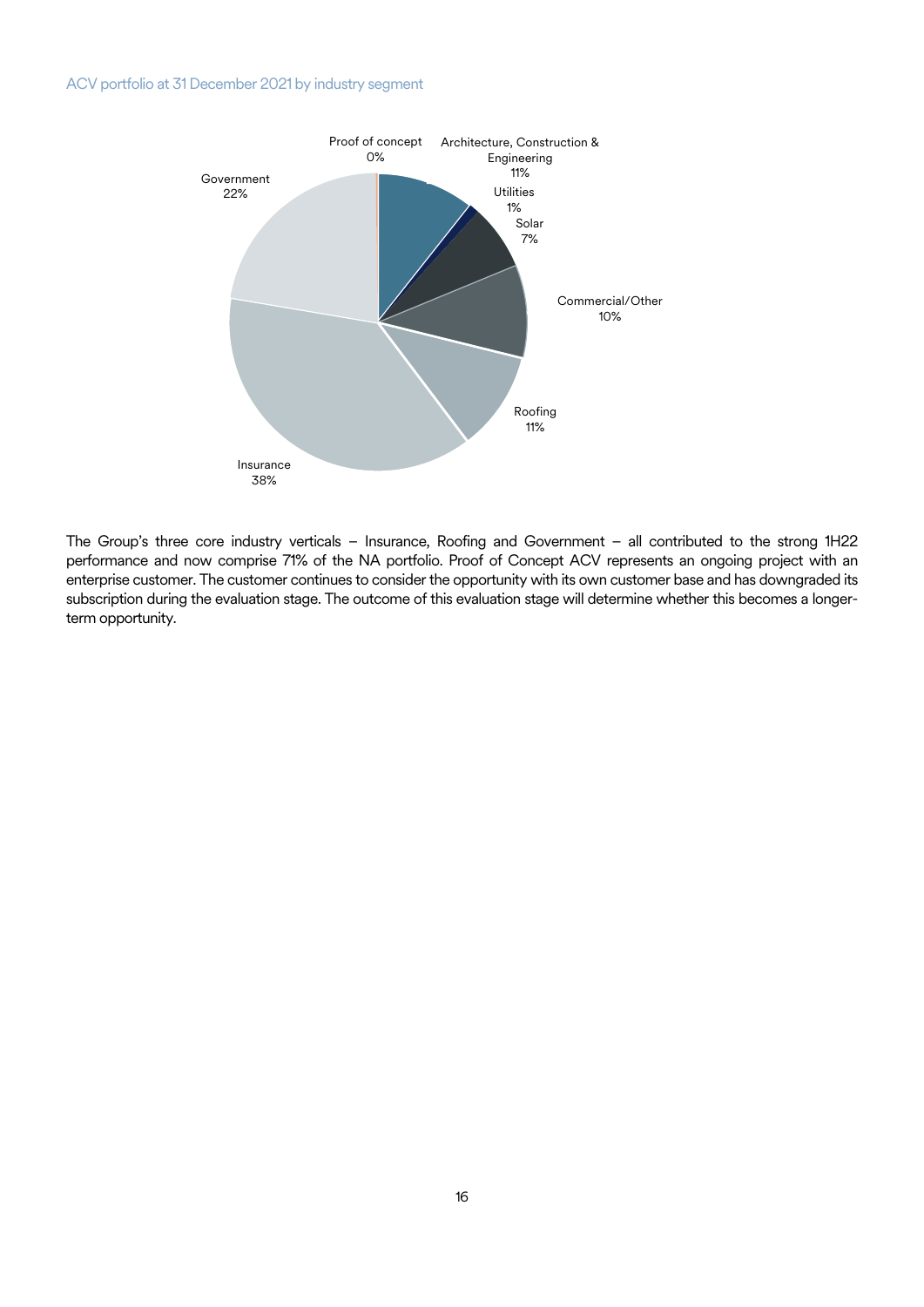

The chart shows another clear step-change in the Enterprise customer segment during the period, highlighting the inherent value and strategic significance of the Nearmap product suite in the identified core verticals. The focus will remain on growing Enterprise customers whilst also continuing to address the significant opportunity that exists with small to medium businesses.



#### ACV portfolio by % of total portfolio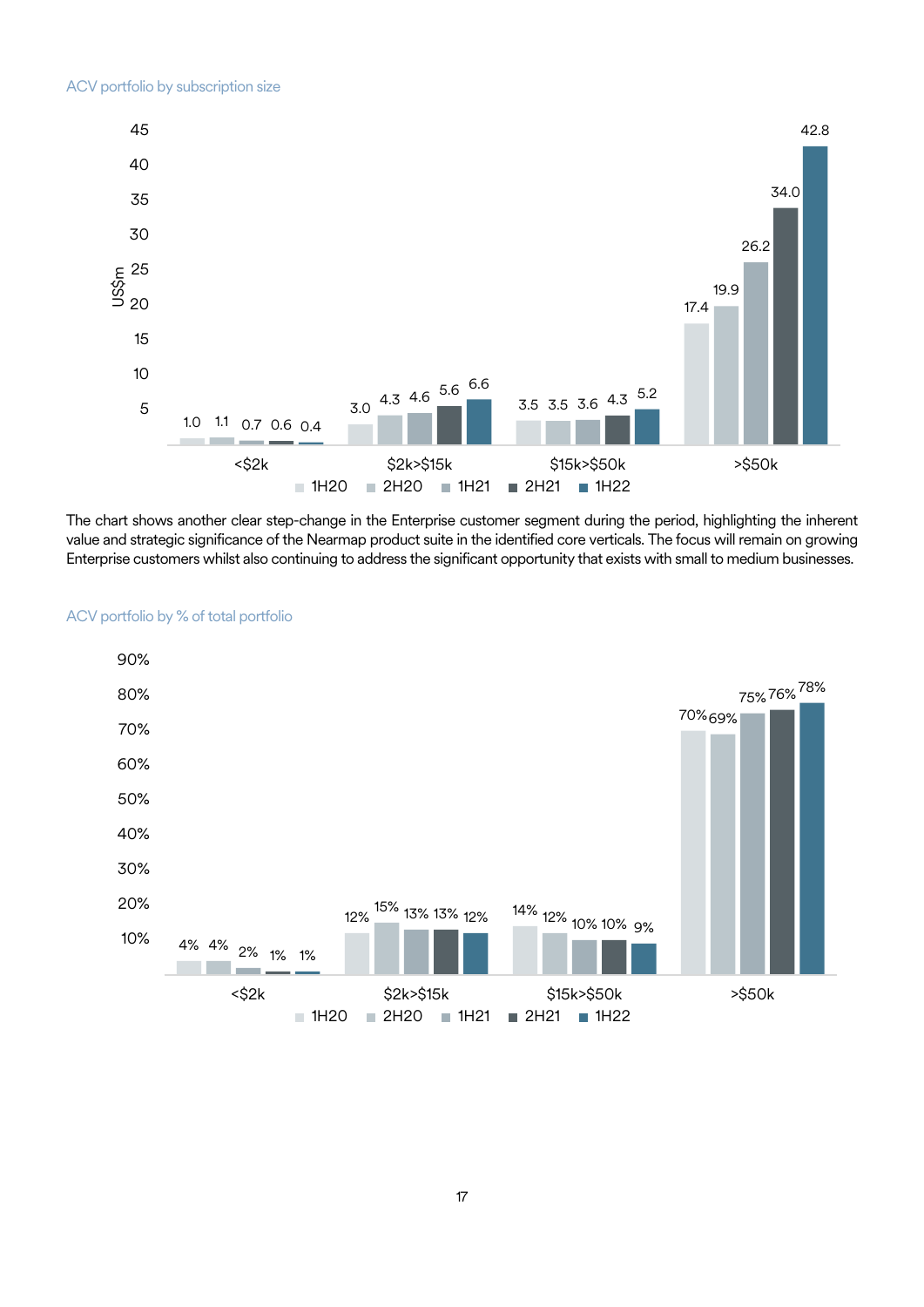## <span id="page-17-0"></span>**AUSTRALIA & NEW ZEALAND SEGMENT**

The ANZ segment is responsible for all sales and marketing efforts in Australia & New Zealand.

| A\$'000                                                | 1H21     | 2H21      | <b>FY21</b> | 1H22     | YoY % |
|--------------------------------------------------------|----------|-----------|-------------|----------|-------|
| <b>Opening ACV</b>                                     | 64,490   | 66,580    | 64,490      | 69,085   | 7%    |
| New business                                           | 2,317    | 3,377     | 5,694       | 3,218    | 39%   |
| Net upsell                                             | 2,145    | 1,703     | 3,848       | 1,572    | (27%) |
| Churn                                                  | (2,373)  | (2,573)   | (4,946)     | (2,000)  | 16%   |
| Net incremental                                        | 2,089    | 2,507     | 4,596       | 2,790    | 34%   |
| FX Impact                                              | 1.       | (2)       | (1)         | 4        |       |
| <b>Closing ACV</b>                                     | 66,580   | 69,085    | 69,085      | 71,879   | 8%    |
| Retention (%)                                          | 94.0%    | 92.3%     | 92.3%       | 93.1%    |       |
| <b>Opening subscriptions</b>                           | 8,602    | 8,756     | 8,602       | 9,015    | 5%    |
| New business                                           | 622      | 752       | 1,374       | 643      | 3%    |
| Churn                                                  | (468)    | (493)     | (961)       | (418)    | 11%   |
| <b>Closing subscriptions</b>                           | 8,756    | 9,015     | 9,015       | 9,240    | 6%    |
| Closing ARPS (\$)                                      | 7,604    | 7,663     | 7,663       | 7,779    | 2%    |
| Revenue                                                | 33,004   | 32,879    | 65,883      | 34,880   | 6%    |
| Cash costs to capture                                  | (1,702)  | (2,089)   | (3,791)     | (2, 154) | (27%) |
| Storage, administration & other                        | (598)    | (590)     | (1,188)     | (706)    | (18%) |
| Cost of revenue - pre-capitalisation                   | (2,300)  | (2,679)   | (4, 979)    | (2,860)  | (24%) |
|                                                        |          |           |             |          |       |
| Gross margin - pre-capitalisation                      | 30,704   | 30,200    | 60,904      | 32,020   | 4%    |
| Gross margin (%) - pre-capitalisation                  | 93%      | 92%       | 92%         | 92%      |       |
|                                                        |          |           |             |          |       |
| Direct sales and marketing costs                       | (4,049)  | (5,350)   | (9,399)     | (5, 116) | (26%) |
| Indirect sales and marketing costs                     | (4,345)  | (4,852)   | (9, 197)    | (4,032)  | 7%    |
| Total sales and marketing costs - pre-capitalisation   | (8, 394) | (10, 202) | (18, 596)   | (9, 148) | (9%)  |
| Sales Team Contribution Ratio (%) - pre-capitalisation | 52%      | 47%       | 49%         | 55%      |       |
| Segment contribution <sup>1</sup>                      | 21,636   | 21,502    | 43,138      | 23,655   | 9%    |
| Segment contribution %                                 | 66%      | 65%       | 65%         | 68%      |       |

 $^{\rm 1}$  For a reconciliation on the segment contribution, refer to the Segment Performance on page 25.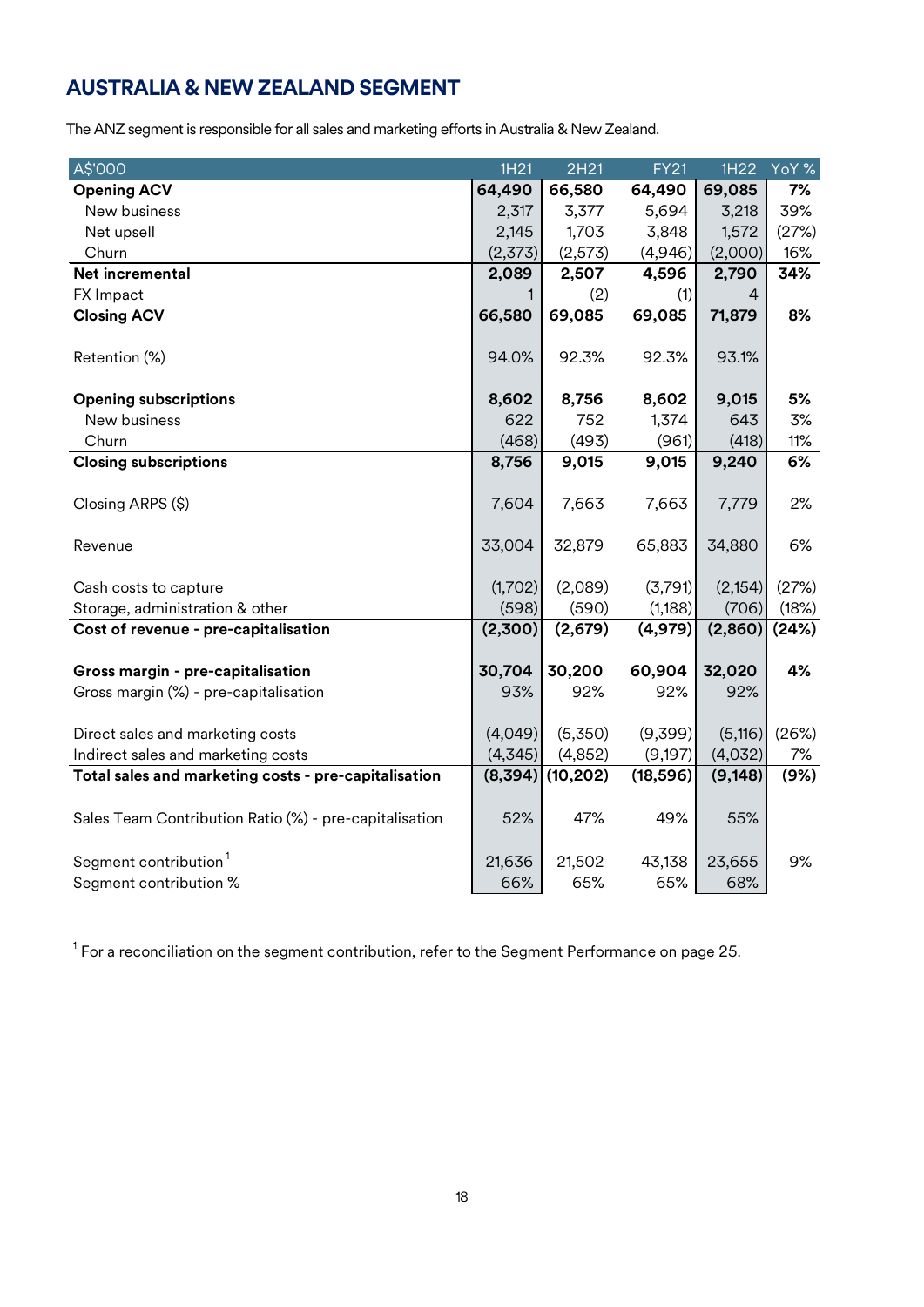#### ANZ ACV portfolio

During 1H22, the ANZ ACV portfolio increased from \$69.1m to \$71.9m. Incremental ACV growth of \$2.8m shows a positive growth trend when compared against the \$2.5m delivered in 2H21 and \$2.1m delivered in the pcp.

The key components of 1H22 growth were:

- **New business** of \$3.2m shows the continued penetration of the addressable market in Australia and New Zealand and represents a 39% uplift on pcp. The SME and Mid-Market segments continued to perform well, with 1H also seeing a pleasing improvement in the acquisition of enterprise customers.
- **Net upsell** of \$1.6m represents the continued expansion of the existing customer base. Splitting net upsell into its constituent parts, upgrades to existing customer subscriptions remained strong. However, as was also seen in 2H21, 1H performance was impacted by a small number of downgrades to Enterprise accounts, reflecting business restructuring and adverse economic conditions. The rebuild of the Enterprise sales function, including a focus on upselling premium content to existing customers, provides a good opportunity to improve net upsell in future periods.
- **Customer portfolio retention** for the 12 months to 31 December 2021 was 93.1% (FY21: 92.3%). This metric remains strong for the ANZ business, highlighting the deeply embedded nature of Nearmap in customer workflows and the growing relevance to customers of the expanded Nearmap product and content suite.



#### Annual Contract Value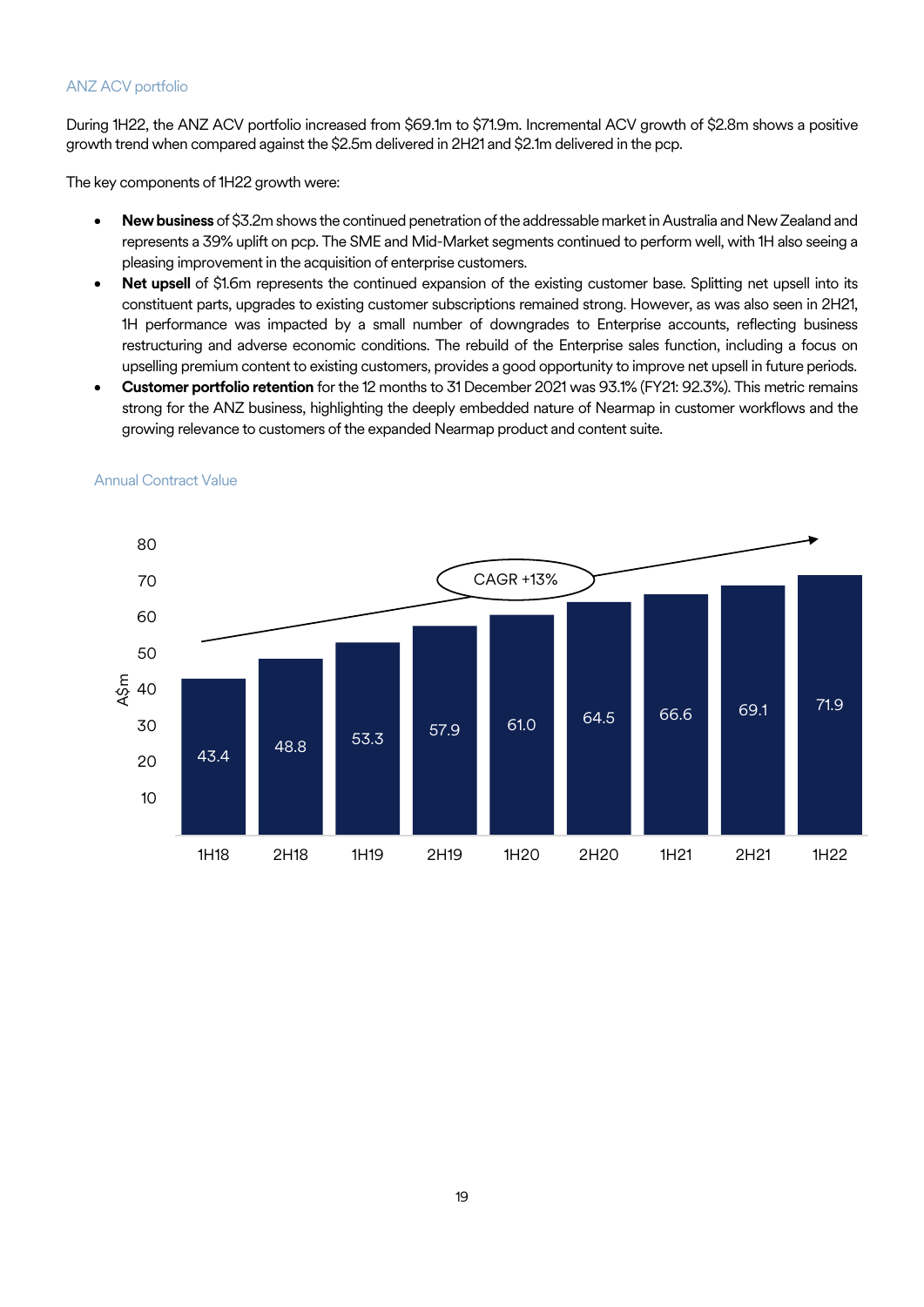

Retention



20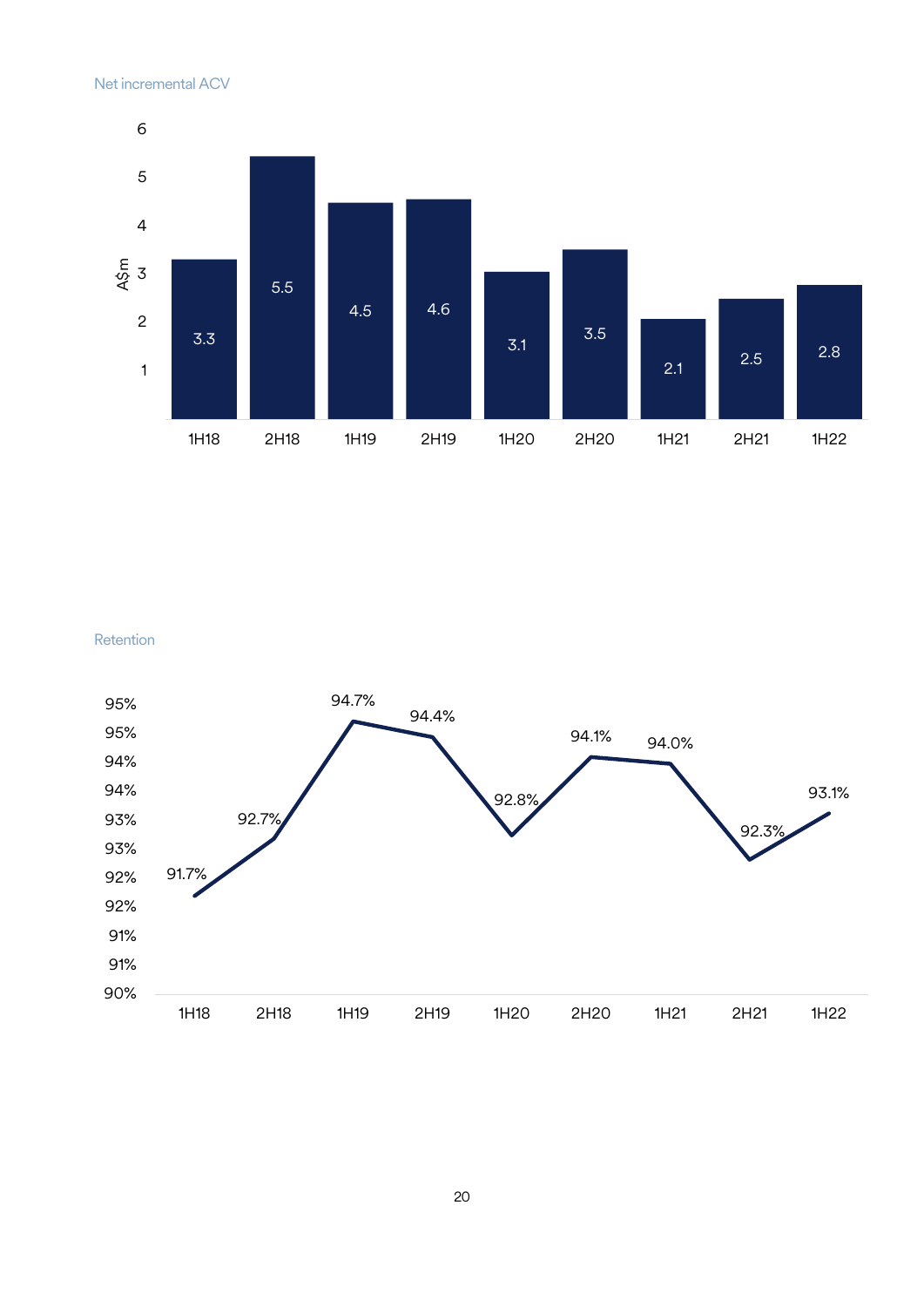#### **Subscriptions**

Subscriptions increased to 9,240 (30 June 2021: 9,015), highlighting the continued effectiveness of customer acquisition strategies across Sales and Marketing over the period.



Average Revenue Per Subscription

ARPS increased to \$7,779 (30 June 2021: \$7,663). The upward trend in this metric highlights the increased utility and economic value that the expanded content types bring to both new and existing customers, with the opportunity to penetrate more deeply into both customer segments.

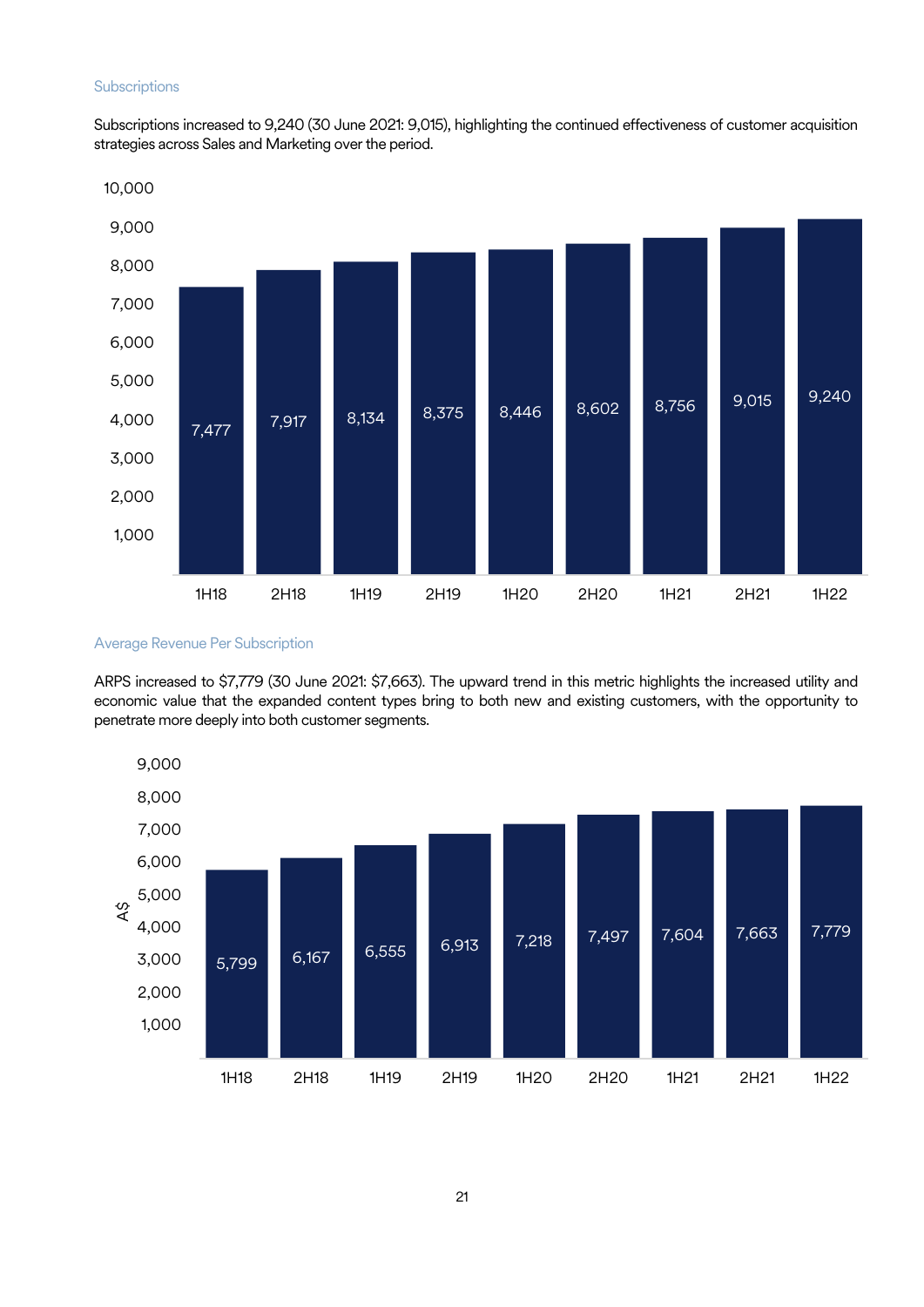Gross Margin (pre-capitalisation) remains above 90%, reflecting the operating leverage of a growing revenue base against a consistent capture program.



#### Sales Team Contribution Ratio (pre-capitalisation)

STCR increased to 55% in 1H22 (2H21: 47%), an increase on pcp and with further improvements expected.

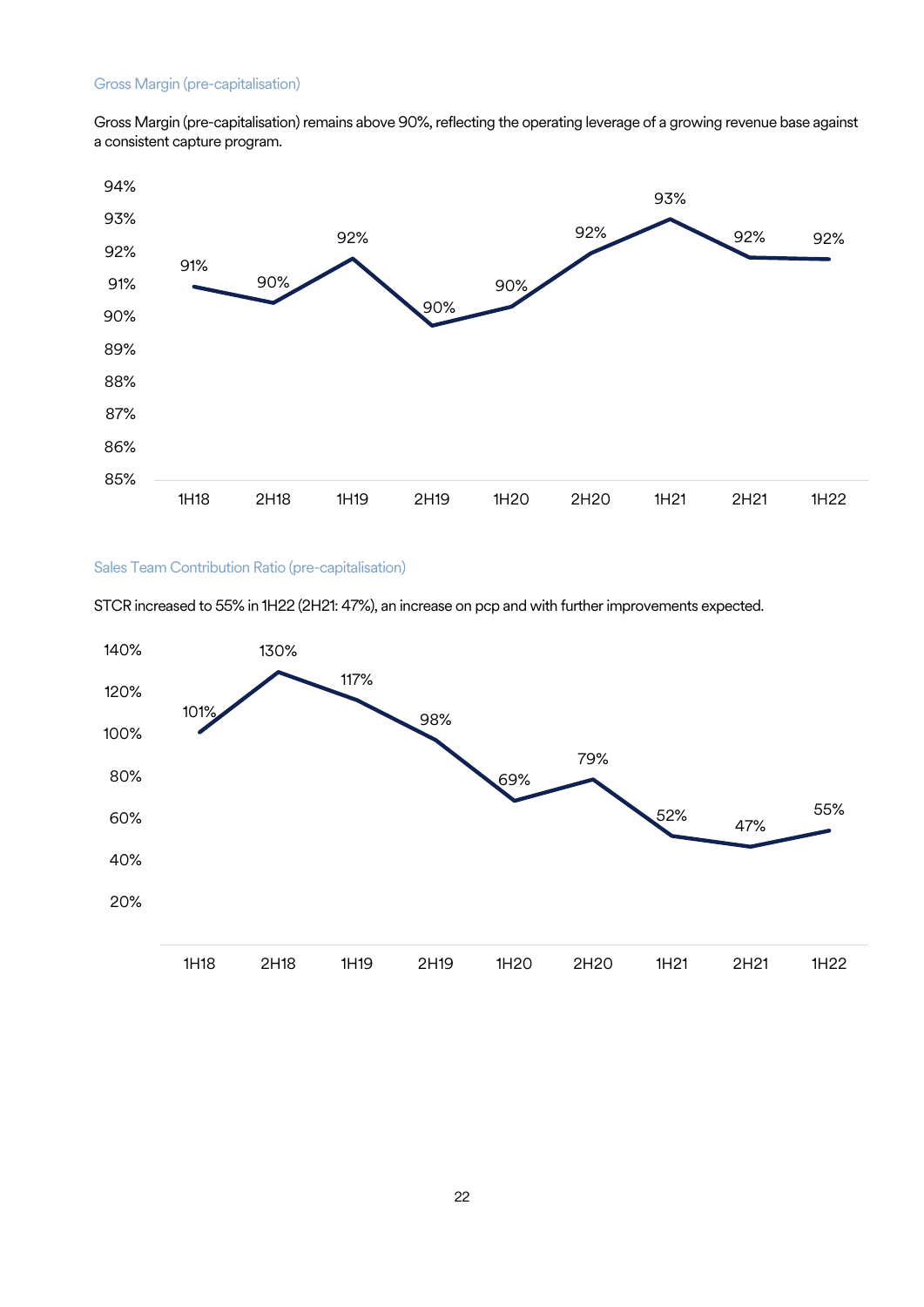## ACV portfolio at 31 December 2021 by industry segment



Portfolio diversification is consistent with prior periods across the Group's core industry verticals.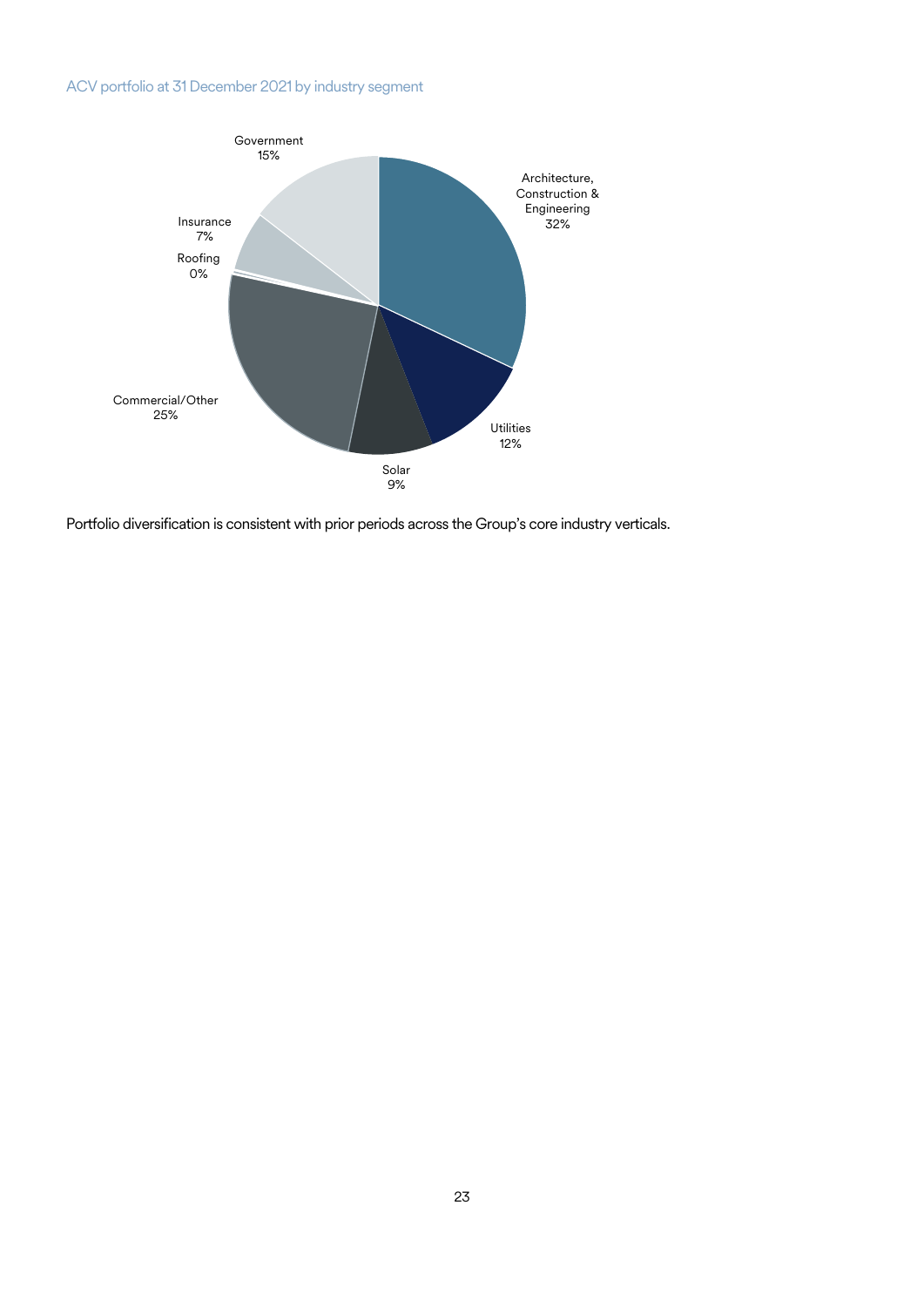

#### ACV portfolio by % of total portfolio



The ACV portfolio is diversified across a range of businesses in size, with subscriptions to small and medium businesses (subscriptions below \$15,000 p.a.) representing 44% of the portfolio at 31 December 2021, and those to Enterprise customers (subscriptions greater than \$15,000 p.a.) totalling 56%.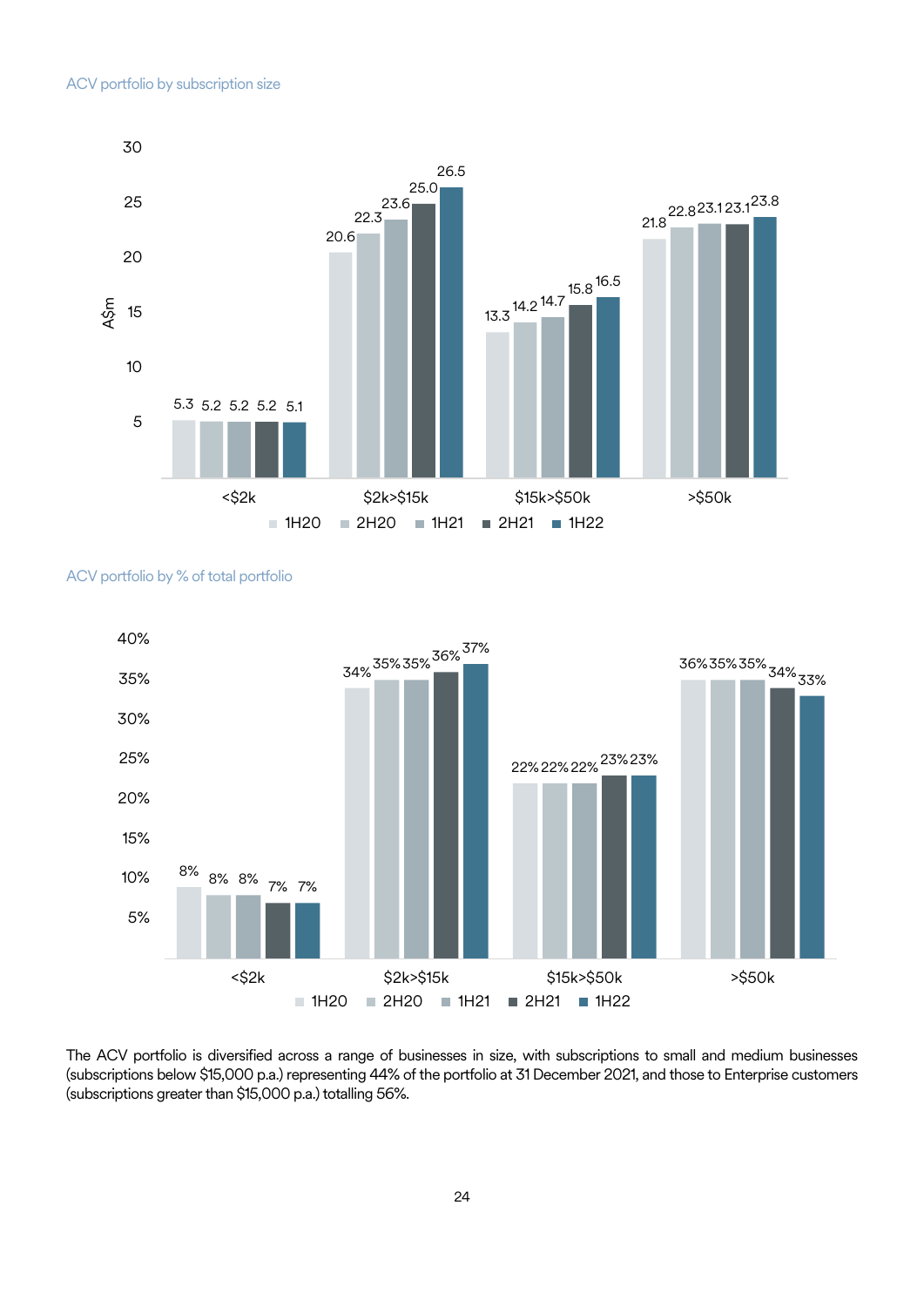## <span id="page-24-0"></span>**SEGMENT PERFORMANCE**

The segment results for the business for 1H22 (with 1H21 as a comparative) as reported in the Appendix 4D Interim Financial Report for the year ended 31 December 2021 are set out in the tables below, with individual segment operational performance set out further in the pages following.

The NA segment discussion is presented in USD, and these USD results have been converted to AUD at the applicable exchange rates for each period.

#### Segment Performance

|                                           |            | 1H22                            |           | US\$'000  |
|-------------------------------------------|------------|---------------------------------|-----------|-----------|
| A\$'000                                   | <b>ANZ</b> | <b>NA</b>                       | Total     | <b>NA</b> |
|                                           |            |                                 |           |           |
| Revenue                                   | 34,880     | 32,670                          | 67,550    | 23,848    |
| <b>Total revenue</b>                      | 34,880     | 32,670                          | 67,550    | 23,848    |
|                                           |            |                                 |           |           |
| Capture cost amortisation                 | (2,014)    | (9,021)                         | (11, 035) | (6,603)   |
| Storage, administration & other           | (706)      | (4,628)                         | (5,334)   | (3,387)   |
| <b>Total cost of revenue</b>              |            | $(2,720)$ $(13,649)$ $(16,369)$ |           | (9,990)   |
|                                           |            |                                 |           |           |
| <b>Gross profit</b>                       | 32,160     | 19,021                          | 51,181    | 13,858    |
|                                           |            |                                 |           |           |
| Gross margin %                            | 92%        | 58%                             | 76%       | 58%       |
|                                           |            |                                 |           |           |
| Direct sales & marketing                  | (4,340)    | (9,082)                         | (13, 422) | (6,642)   |
| Indirect sales & marketing                | (3,810)    | (2,358)                         | (6, 168)  | (1,751)   |
| Contract acquisition costs amortisation   | (355)      | (1, 142)                        | (1,497)   | (834)     |
| Total sales & marketing cost              | (8,505)    | (12, 582)                       | (21,087)  | (9, 227)  |
|                                           |            |                                 |           |           |
| <b>Segment contribution</b>               | 23,655     | 6,439                           | 30,094    | 4,631     |
|                                           |            |                                 |           |           |
|                                           |            |                                 |           |           |
| General & administration                  |            |                                 | (31, 968) |           |
| Unallocated depreciation and amortisation |            |                                 | (11,505)  |           |
| Other income                              |            |                                 | 268       |           |
| Interest expense                          |            |                                 | (184)     |           |
| Foreign exchange                          |            |                                 | 83        |           |
| Loss before tax                           |            |                                 | (13, 212) |           |
|                                           |            |                                 |           |           |
| Income tax benefit                        |            |                                 | 1,278     |           |
| Loss after tax                            |            |                                 | (11, 934) |           |

**General & administration** costs reflect corporate costs and costs associated with product, engineering and technology that are not specifically allocated to a segment. However, with the current and future growth opportunities greater in North America, the majority of these costs are incurred in support of scaling the North America segment.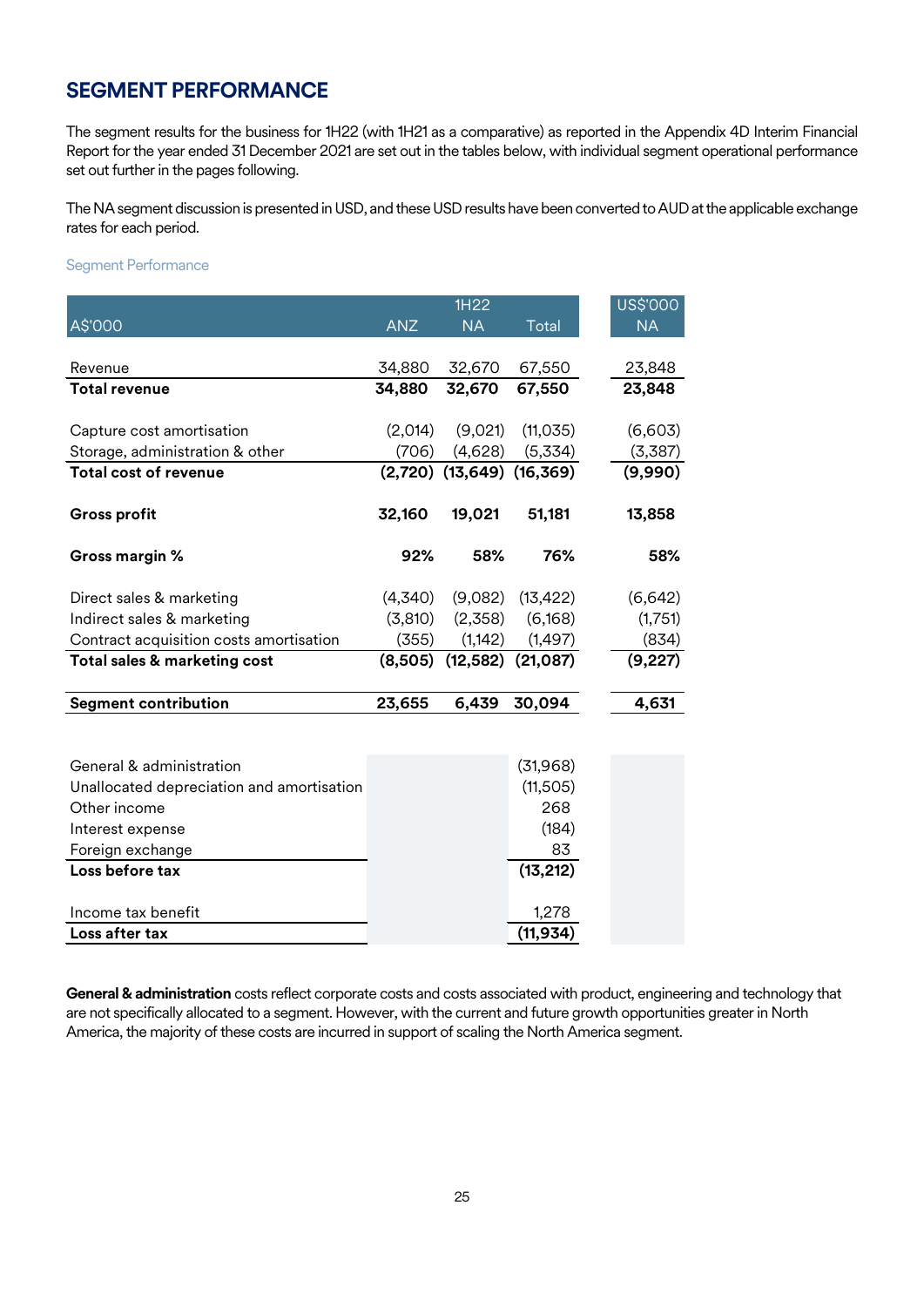|            | 1H21                                                          |                     |                                                                                                                                     | US\$'000  |
|------------|---------------------------------------------------------------|---------------------|-------------------------------------------------------------------------------------------------------------------------------------|-----------|
| <b>ANZ</b> | <b>NA</b>                                                     | Total               |                                                                                                                                     | <b>NA</b> |
|            |                                                               |                     |                                                                                                                                     |           |
| 33,004     | 21,714                                                        | 54,718              |                                                                                                                                     | 15,693    |
| 33,004     | 21,714                                                        | 54,718              |                                                                                                                                     | 15,693    |
|            |                                                               |                     |                                                                                                                                     |           |
|            |                                                               |                     |                                                                                                                                     | (7,276)   |
|            |                                                               |                     |                                                                                                                                     | (2,641)   |
| (2,974)    |                                                               | (16, 708)           |                                                                                                                                     | (9, 917)  |
| 30,030     | 7,980                                                         | 38,010              |                                                                                                                                     | 5,776     |
| 91%        | 37%                                                           | 69%                 |                                                                                                                                     | 37%       |
| (4,049)    | (7,895)                                                       | (11, 944)           |                                                                                                                                     | (5,741)   |
| (4,345)    | (4,716)                                                       | (9,061)             |                                                                                                                                     | (3,426)   |
|            |                                                               |                     |                                                                                                                                     |           |
| (8,394)    |                                                               |                     |                                                                                                                                     | (9,167)   |
| 21,636     | (4,631)                                                       | 17,005              |                                                                                                                                     | (3, 391)  |
|            |                                                               |                     |                                                                                                                                     |           |
|            |                                                               |                     |                                                                                                                                     |           |
|            |                                                               |                     |                                                                                                                                     |           |
|            |                                                               |                     |                                                                                                                                     |           |
|            |                                                               |                     |                                                                                                                                     |           |
|            |                                                               | (10, 805)           |                                                                                                                                     |           |
|            |                                                               |                     |                                                                                                                                     |           |
|            |                                                               |                     |                                                                                                                                     |           |
|            | (2,376)<br>(598)<br>Unallocated depreciation and amortisation | (10,079)<br>(3,655) | (12, 455)<br>(4,253)<br>(13, 734)<br>$(12,611)$ $(21,005)$<br>(16, 430)<br>(10, 500)<br>694<br>(301)<br>(1,273)<br>1,419<br>(9,386) |           |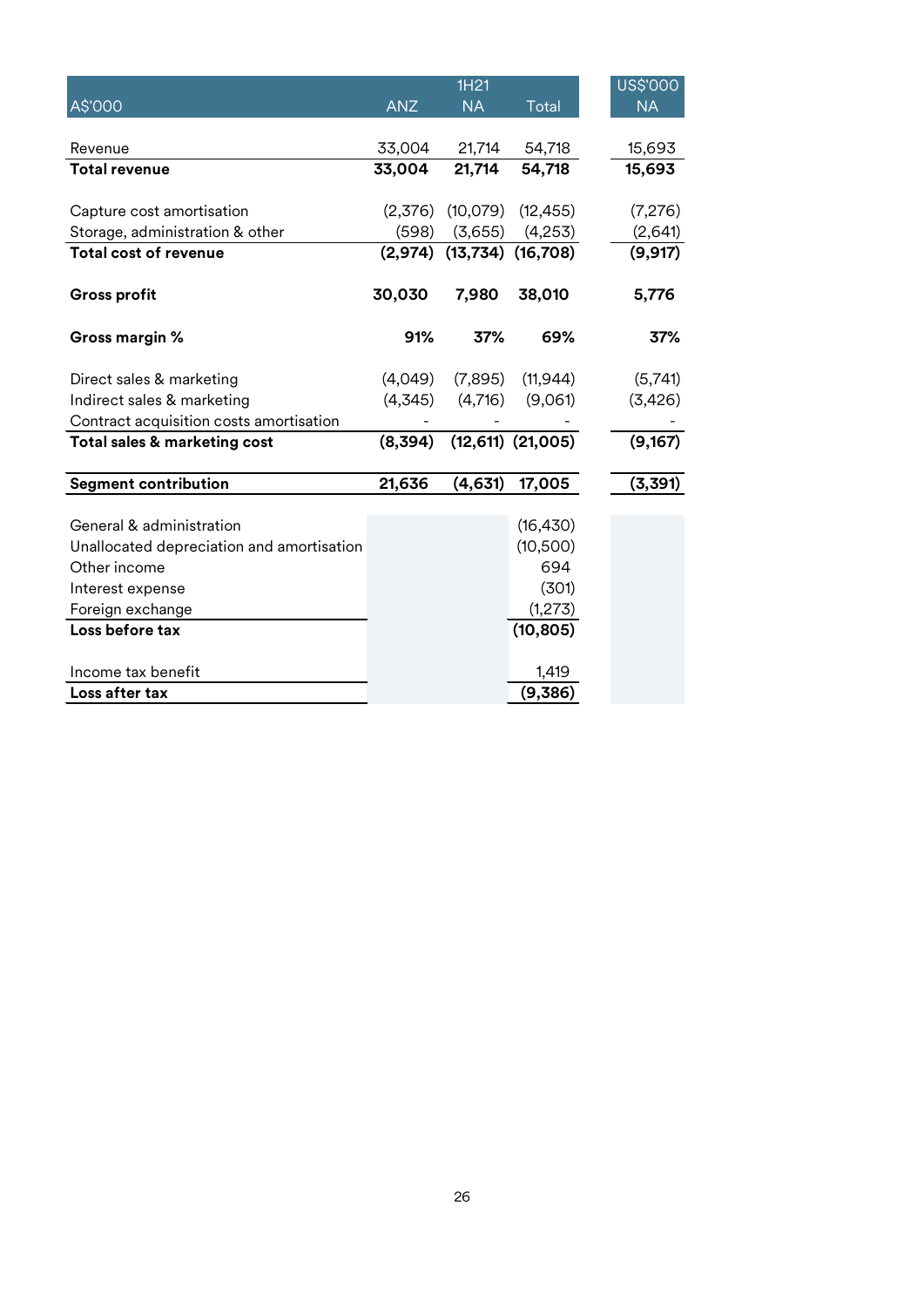## <span id="page-26-0"></span>**TECHNOLOGY AND PRODUCT**

| A\$'000                                                   | 1H21     | 2H21     | <b>FY21</b>                           | 1H <sub>22</sub> | <b>YoY</b> % |
|-----------------------------------------------------------|----------|----------|---------------------------------------|------------------|--------------|
| <b>Technology &amp; product</b>                           |          |          |                                       |                  |              |
| Development capex                                         | (6, 132) | (6,257)  | (12,389)                              | (9,746)          | (59%)        |
| Maintenance opex                                          | (8,082)  | (9,529)  | (17,611)                              | (14,306)         | (77%)        |
| <b>Total</b>                                              |          |          | $(14,214)$ (15,786) (30,000) (24,052) |                  | (69%)        |
| Development technology & product<br>spend as % of revenue | 11.2%    | 10.7%    | 10.9%                                 | 14.4%            |              |
| <b>Net investing activities</b>                           |          |          |                                       |                  |              |
| Development capex                                         | (6, 132) | (6,257)  | (12, 389)                             | (9,746)          | (59%)        |
| Corporate capex                                           | (222)    | (894)    | (1, 116)                              | (624)            | (181%)       |
| Total                                                     | (6,354)  | (7, 151) | (13, 505)                             | (10, 370)        | (63%)        |

**Development expenditure** represents cash costs incurred in the construction of new camera systems and capitalised development costs of software and systems. These amounts are capitalised to the respective balance sheet assets and amortised over the applicable useful lives of those assets (3-5 years). Technology and Product spend as a proportion of revenue increased to 14% in 1H22.

**Maintenance expenditure** represents the cash cost of servicing existing software and camera systems.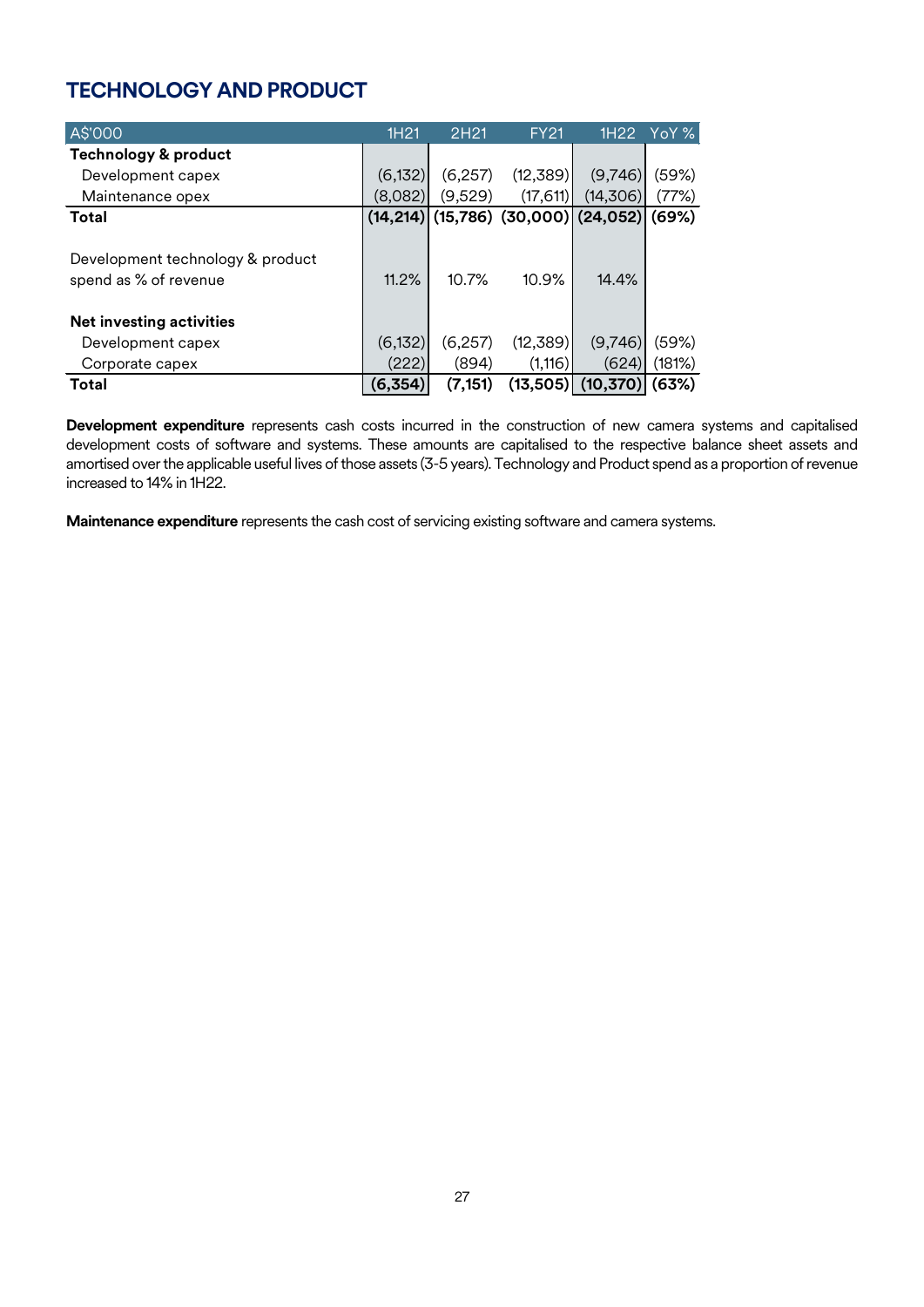## <span id="page-27-0"></span>**CONSOLIDATED STATUTORY PROFIT OR LOSS**

| A\$'000                       | 1H21      | 2H21      | <b>FY21</b>              | 1H22      | YoY % |
|-------------------------------|-----------|-----------|--------------------------|-----------|-------|
| Revenue                       | 54,718    | 58,713    | 113,431                  | 67,550    | 23%   |
| Interest income               | 187       | 350       | 537                      | 236       | 26%   |
| Other income                  | 507       | 7         | 514                      | 32        | (94%) |
| <b>Total revenue</b>          | 55,412    | 59,070    | 114,482                  | 67,818    | 22%   |
|                               |           |           |                          |           |       |
| <b>Expenses</b>               |           |           |                          |           |       |
| Employee benefits expense     | (29,051)  | (29, 578) | (58, 629)                | (35,896)  | (24%) |
| Amortisation and depreciation | (22, 955) | (22, 157) | (45, 112)                | (24, 037) | (5%)  |
| Other operational expenses    | (12, 637) | (18,370)  | (31,007)                 | (20, 996) | (66%) |
| <b>Total expenses</b>         | (64, 643) |           | $(70, 105)$ $(134, 748)$ | (80, 929) | (25%) |
|                               |           |           |                          |           |       |
| Net finance (costs)/income    | (1, 574)  | (615)     | (2, 189)                 | (101)     | 94%   |
|                               |           |           |                          |           |       |
| (Loss)/profit before tax      | (10, 805) | (11, 650) | (22, 455)                | (13, 212) | (22%) |
| Income tax (expense)/benefit  | 1,419     | 2,216     | 3,635                    | 1,278     | (10%) |
| Loss after tax                | (9,386)   | (9, 434)  | (18, 820)                | (11, 934) | (27%) |

The results are extracted from the consolidated statement of comprehensive income.

Revenue – Revenue increased 22% pcp to \$67.8m (2H21: \$59.1m), reflecting the growth of the subscription ACV portfolio in both ANZ and NA.

Interest income – Interest income represents interest earned by the company on its cash deposit holdings.

Other income – Other income represents a gain on the sale of an unlisted investment.

Expenses – Key expense categories represent:

- Employee benefits expense represents the direct and indirect costs of employing Nearmap employees and Directors, including non-cash share-based payments expense. These costs in 1H22 were \$35.9m (2H21: \$29.6m), reflecting the increase in headcount to support the continued growth of the business.
- Amortisation and depreciation reflect the expense applied to the Group's tangible and intangible assets.
- Other operational expenses represent other costs incurred by the Group in the scaling of its operations, including flight capture costs, cloud-based processing and storage costs, administrative costs, litigation fees and other corporate expenses.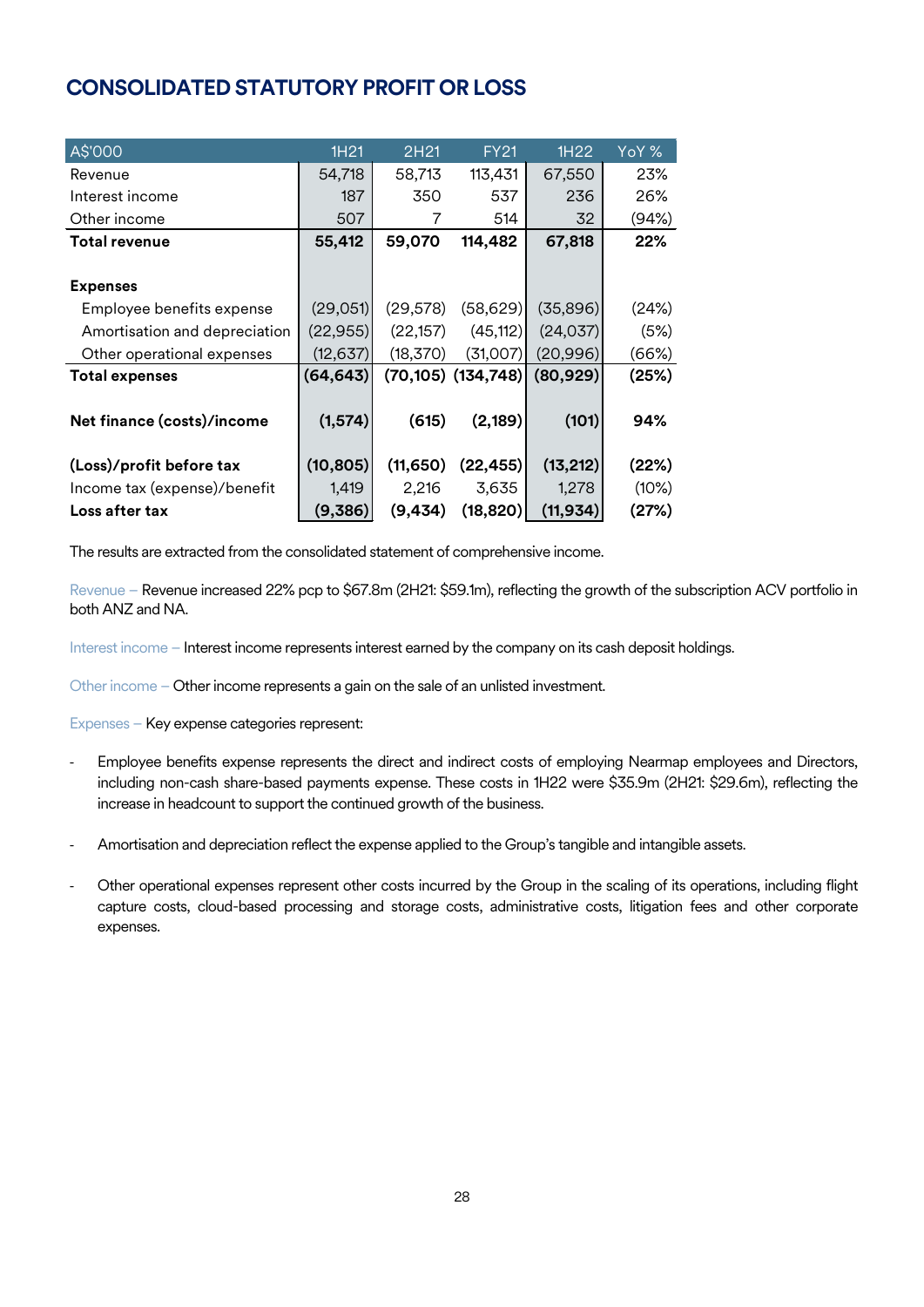Tax – Tax benefit for the period was \$1.3m. The tax benefits for 1H22 are largely driven by the deferred tax benefit recognised on temporary differences between accounting and tax bases. \$1.9m of deferred tax benefit was recognised in the US, mainly relating to temporary difference on unearned revenue, which was offset by \$0.7m deferred tax expense on to temporary difference on intangible assets in AU. As of 31 December 2021, the Group has unrecognised deferred tax asset of \$7,868 thousand in respect of US tax losses, \$8,144 thousand in respect of Australian tax losses, and \$1,714 thousand in respect of unused Australian R&D credits as at 31 December 2021.

| A\$'000                                                                                      | 1H <sub>21</sub> | 2H21    | <b>FY21</b>                                 | 1H22                     |
|----------------------------------------------------------------------------------------------|------------------|---------|---------------------------------------------|--------------------------|
| Total profit/(loss) before tax                                                               |                  |         | $(10,805)$ $(11,650)$ $(22,455)$ $(13,212)$ |                          |
| Prima facie tax benefit at 30%                                                               | 3.242            | 3.494   | 6.736                                       | 3.964                    |
| Tax effect of amounts which are not deductible/(taxable) in calculating taxable income:      |                  |         |                                             |                          |
| Effect of lower tax rate in the US                                                           | (853)            | 1.081   | 228                                         | 36                       |
| Share based payments expense                                                                 | (1,502)          | (521)   | (2,023)                                     | (894)                    |
| Entertainment expenses                                                                       | 9                | (31)    | (22)                                        | (96)                     |
| Recognition of previously unrecognised deductible temporary differences                      | -                | (81)    | (81)                                        | $\overline{\phantom{0}}$ |
| Current year losses and unused R&D tax credits for which no deferred tax asset is recognised | (809)            | (3,802) | (4,611)                                     | (3,886)                  |
| Over provision in the prior year                                                             | 1,332            | (37)    | 1,295                                       | $\overline{\phantom{0}}$ |
| Utilisation of tax losses not previously recognised                                          |                  | 2.113   | 2.113                                       | 2,154                    |
| Current year tax benefit/(expense)                                                           | 1,419            | 2,216   | 3,635                                       | 1,278                    |

#### Reconciliation of statutory net loss after tax to EBIT & EBITDA

| A\$'000                     | 1H <sub>21</sub> | 2H <sub>21</sub> | <b>FY21</b> | 1H22      | YoY % |
|-----------------------------|------------------|------------------|-------------|-----------|-------|
| Loss after tax              | (9,386)          | (9, 434)         | (18, 820)   | (11, 934) | (27%) |
| Income tax                  | (1, 419)         | (2,216)          | (3,635)     | (1,278)   | 10%   |
| Interest income             | (187)            | (350)            | (537)       | (236)     | (26%) |
| Interest expense            | 301              | 234              | 535         | 184       | (39%) |
| Foreign exchange            | 1,273            | 381              | 1,654       | (83)      | <100% |
| <b>EBIT</b>                 | (9, 418)         | (11, 385)        | (20, 803)   | (13, 347) | (42%) |
| Amortisation & depreciation | 22,955           | 22,157           | 45,112      | 24,037    | 5%    |
| <b>EBITDA</b>               | 13,537           | 10.772           | 24,309      | 10,690    | (21%) |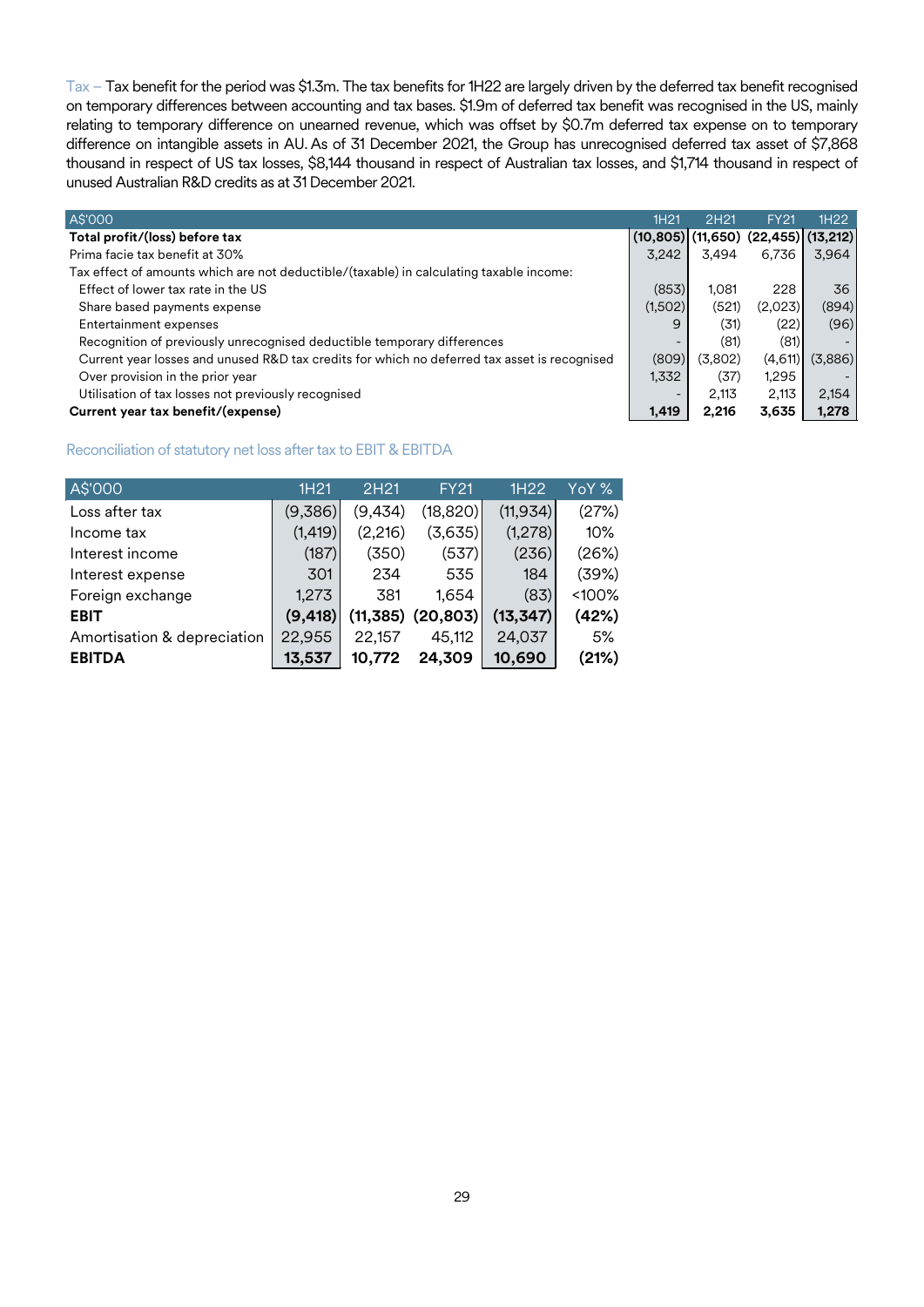## <span id="page-29-0"></span>**CONSOLIDATED BALANCE SHEET**

| A\$'000                              | 31 Dec 20  | 30 Jun 21  | 31 Dec 21  |
|--------------------------------------|------------|------------|------------|
| <b>Current assets</b>                |            |            |            |
| Cash and cash equivalents            | 129,323    | 123,431    | 109,762    |
| Trade receivables                    | 22,697     | 23,855     | 35,076     |
| Other current receivables            | 4,728      | 5,485      | 4,885      |
| Prepayments and other current assets | 5,484      | 6,260      | 5,352      |
| Current tax receivable               |            | 147        | 277        |
| <b>Total current assets</b>          | 162,232    | 159,178    | 155,352    |
|                                      |            |            |            |
| <b>Non-current assets</b>            |            |            |            |
| Property, plant and equipment        | 28,641     | 25,095     | 23,012     |
| Intangible assets                    | 42,613     | 49,269     | 57,196     |
| Deferred tax assets                  | 5,761      | 5,767      | 8,096      |
| Other non-current receivables        | 427        | 370        | 443        |
| <b>Total non-current assets</b>      | 77,442     | 80,501     | 88,747     |
|                                      |            |            |            |
| <b>Total assets</b>                  | 239,674    | 239,679    | 244,099    |
|                                      |            |            |            |
| <b>Current liabilities</b>           |            |            |            |
| Trade and other payables             | 6,823      | 7,612      | 8,193      |
| Unearned revenue                     | 50,076     | 55,837     | 68,389     |
| Employee benefits                    | 10,083     | 11,775     | 10,581     |
| Lease liabilities                    | 4,339      | 4,681      | 4,836      |
| Other current liabilities            | 1,004      | 38         | 98         |
| <b>Current tax liabilities</b>       | 1,804      |            |            |
| <b>Total current liabilities</b>     | 74,129     | 79,943     | 92,097     |
|                                      |            |            |            |
| <b>Non-current liabilities</b>       |            |            |            |
| Unearned revenue                     | 901        | 945        | 962        |
| Deferred tax liabilities             | 7,739      | 8,240      | 8,870      |
| Employee benefits                    | 489        | 602        | 632        |
| Lease liabilities                    | 7,519      | 5,145      | 3,265      |
| Other non-current liabilities        | 2,123      | 2,150      | 2,188      |
| <b>Total non-current liabilities</b> | 18,771     | 17,082     | 15,917     |
|                                      |            |            |            |
| <b>Total liabilities</b>             | 92,900     | 97,025     | 108,014    |
|                                      |            |            |            |
| <b>Net assets</b>                    | 146,774    | 142,654    | 136,085    |
| <b>Equity</b>                        |            |            |            |
| Contributed equity                   | 221,343    | 224,192    | 226,279    |
|                                      | 23,641     | 26,106     | 29,384     |
| Reserves<br>Profits reserve          | 7,078      | 7,078      | 7,078      |
|                                      |            |            |            |
| <b>Accumulated losses</b>            | (105, 288) | (114, 722) | (126, 656) |
| <b>Total equity</b>                  | 146,774    | 142,654    | 136,085    |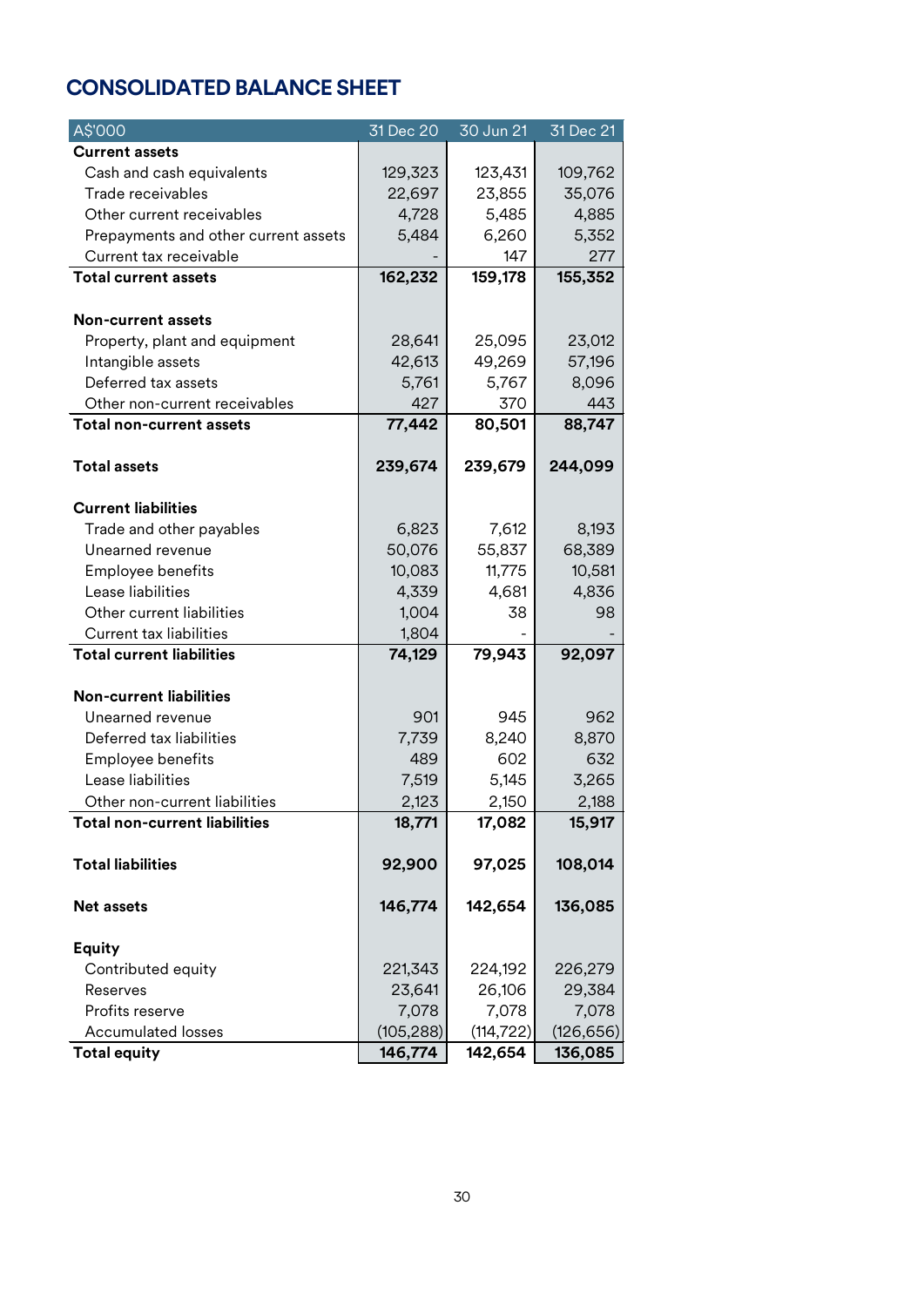Key balance sheet items represent:

Cash – The Group's cash balance decreased to \$109.8m (30 June 2021: \$123.4m). \$9.1m of cash consumed through normal business operations as disciplined cash management maintained during a period of investment. An additional \$4.5m was paid in relation to the litigation in the Utah District Court.

Trade receivables – Amounts outstanding from customers were \$35.1m (30 June 2021: \$23.9m). The increase reflects the continued growth in ACV during 1H22 and the timing of contract wins/renewals. There were improvements to both the cash collection cycle and debtor ageing profile during the period.

Prepayments and other current assets – The decrease in this balance of \$0.9m vs 30 June 2021 represent a decrease in general prepayments.

Plant and equipment and intangible assets – These balances represent fixed assets, camera assets, capitalised development costs, capitalised capture costs, contract acquisition costs, right-of-use assets and intellectual property.

Unearned revenue –Unearned revenue is recognised when the value of billings to date exceeds the transaction price allocated to the satisfied performance obligations.The Group primarily bills and collects payments from customers for services in advance on an annual basis, however, a small group of customers are invoiced quarterly or bi-annually. The Group initially records subscription fees as unearned revenue and then recognises revenue as performance obligations are satisfied over the subscription period.

Employee benefits –Employee benefits decreased by \$1.2m vs 30 June 2021 primarily due to a reduction in bonus accrual due to timing (6-month accrual vs a 12-month accrual).

#### Financing

At 31 December 2021, Nearmap did not have any debt facilities in a place other than corporate credit card facilities. Funding for the Group's operations is provided by the cash inflows from the Group's sales operations, interest on the Group's cash holdings and the Group's internal cash resources.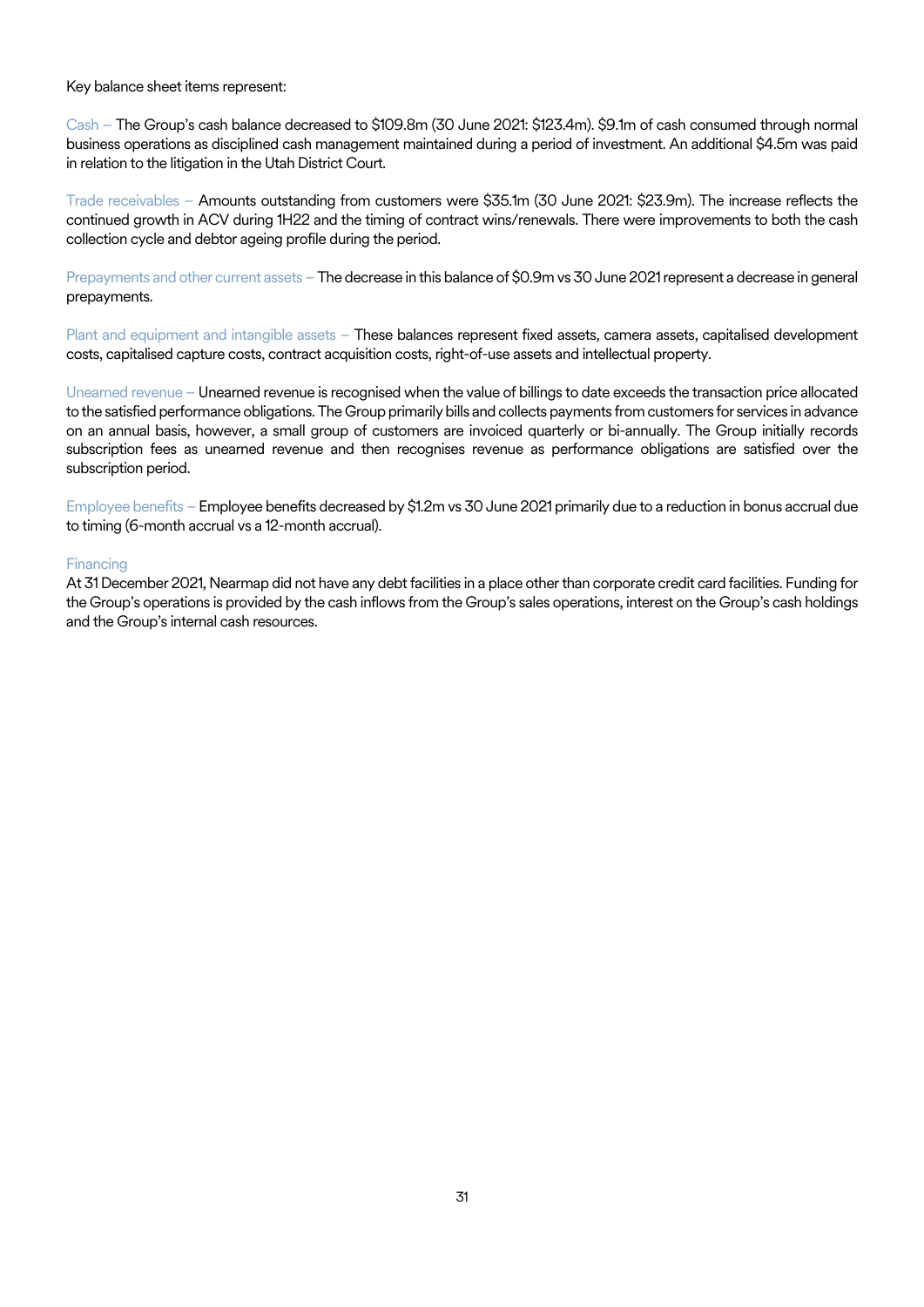## <span id="page-31-0"></span>**CONSOLIDATED OPERATING CASH FLOWS**

| A\$'000                                           | 1H21      | 2H21      | <b>FY21</b> | 1H22                             | YoY %    |
|---------------------------------------------------|-----------|-----------|-------------|----------------------------------|----------|
| Receipts from customers                           | 58,119    | 65,645    | 123,764     | 73,564                           | 27%      |
| Payments to suppliers and employees               | (37, 173) | (55, 163) | (92, 336)   | (65, 129)                        | (75%)    |
| Interest received                                 | 56        | 131       | 187         | 579                              | >100%    |
| Income taxes received/(paid)                      | (1,363)   | 792       | (571)       | (366)                            | 73%      |
| Net cash used in operating activities             | 19,639    | 11,405    | 31,044      | 8,648                            | (56%)    |
| Net cash used in investing activities             | (17, 458) |           |             | $(18,180)$ $(35,638)$ $(22,296)$ | (28%)    |
| Net cash flows from financing activities          | 91,546    | 510       | 92,056      | (347)                            | <100%    |
| Effect of movement of exchange rates on cash held | (544)     | 373       | (171)       | 326                              | $>100\%$ |
| <b>Total movement</b>                             | 93,183    | (5,892)   | 87,291      | (13, 669)                        | <100%    |

#### Cash flow waterfall

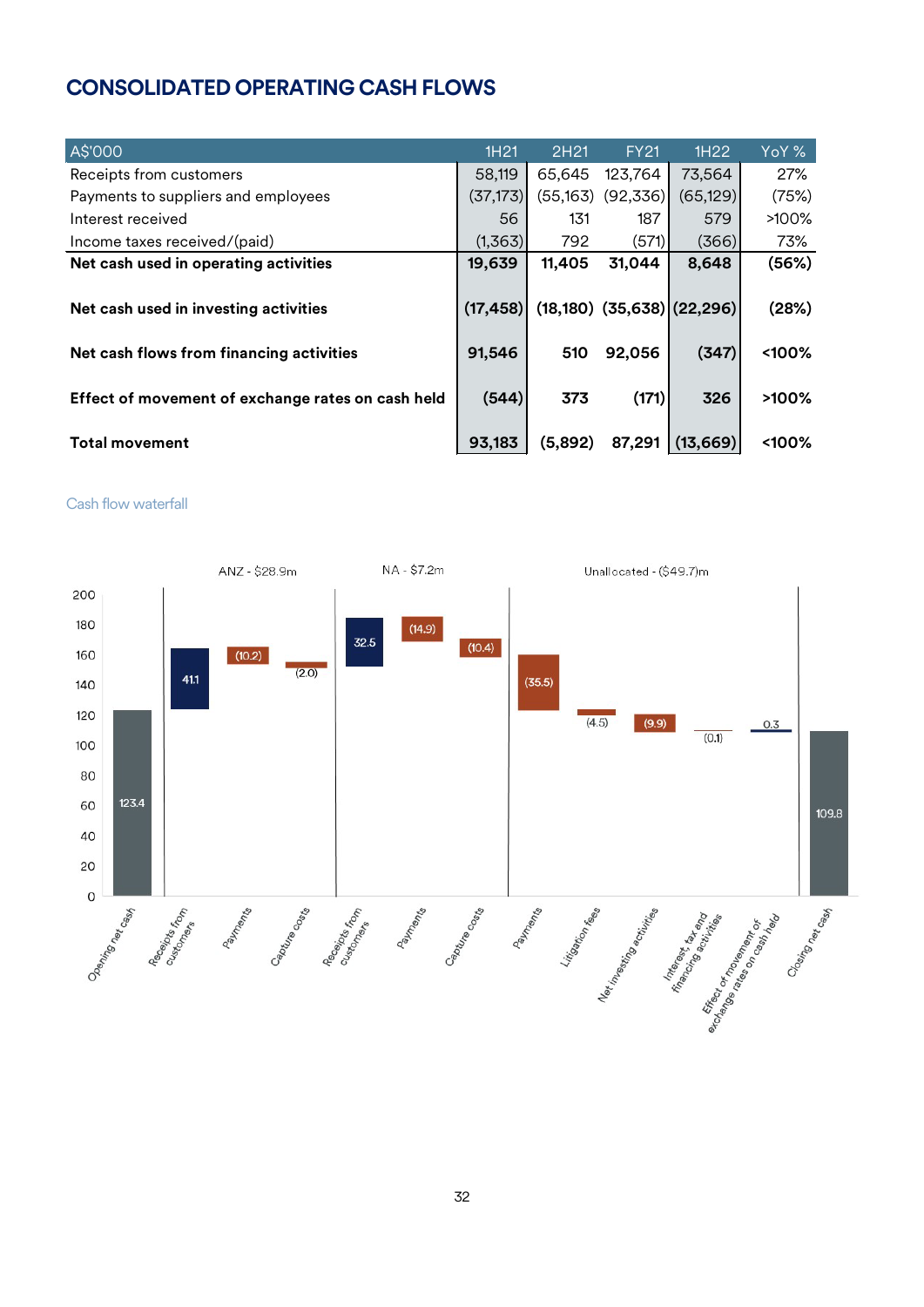Key components of the 1H22 cash flows represent:

ANZ – The ANZ segment generated free cash flows of \$28.9m (2H21: \$20.2m), with cash receipts of \$41.1m offset by payments of \$12.2m for sales and marketing expenses, capture costs and related net GST payments.

NA – The NA segment generated free cash flows of \$7.2m (2H21: (\$3.8m)), with cash receipts of \$32.5m offset by payments of \$25.3m on sales and marketing expenses, capture costs and related sales tax remittances.

Unallocated – The Unallocated segment consumed cash flows of \$49.7m, reflecting:

- Payments for general and administrative costs of \$35.5m, which relate to Storage, Administration & Other (relating to the capture program), expensed Technology & Product costs, and Corporate expenses. Refer to the pre-capitalised segment note on page 34 for a breakdown of these costs (noting that this segment note reflects P&L movements whereas the cashflow waterfall is a reflection of cash payments).
- Litigation fees of \$4.5m.
- Net investing activities consist of the following:
	- o Payments for development costs \$7.7m
	- o Purchase of plant and equipment \$ 2.2m
- <span id="page-32-0"></span>Net outflows of \$0.1m in interest, tax, lease payments and options exercised.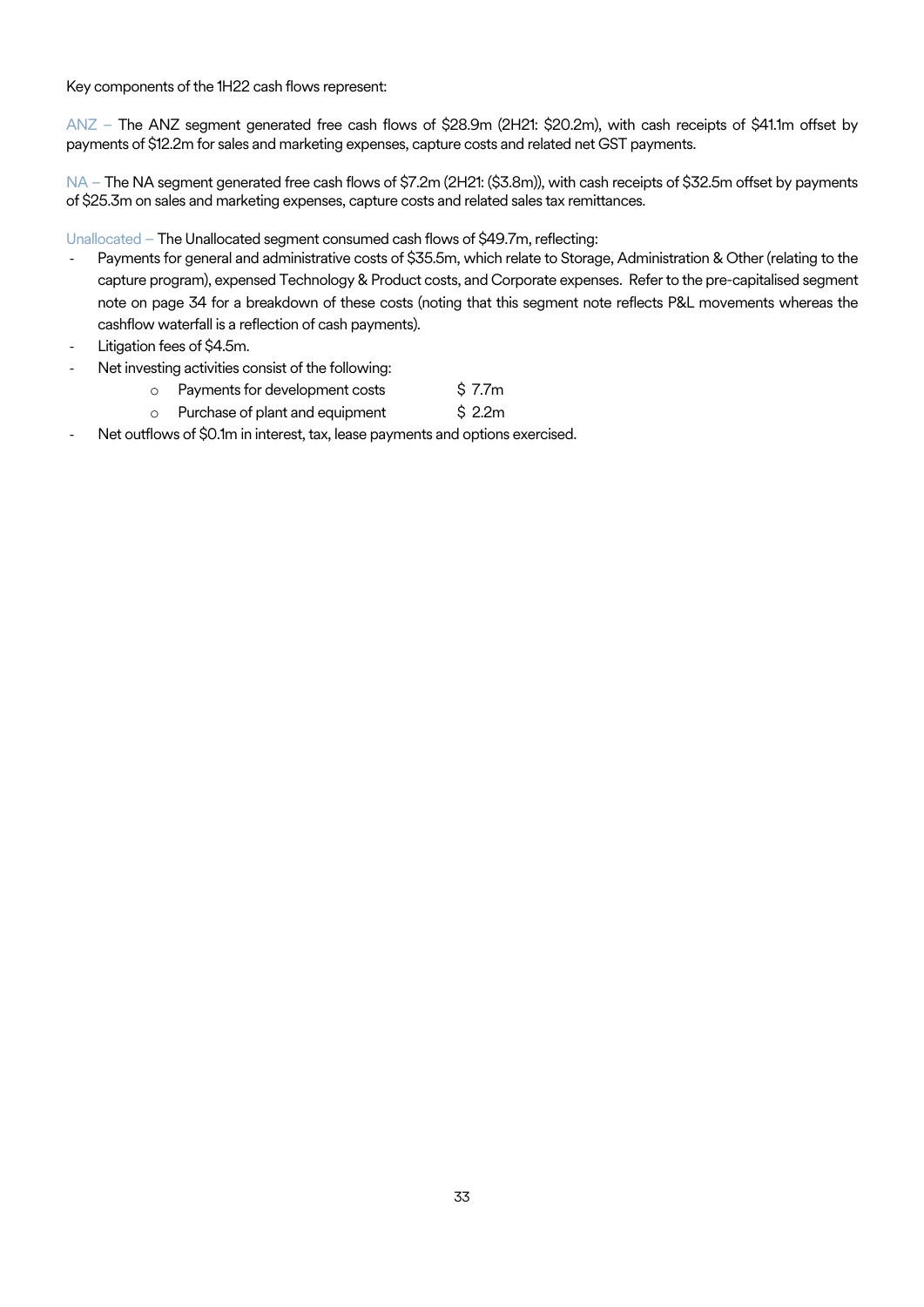## **APPENDICES**

#### Foreign exchange rates

The following exchange rates were applied during each period.

|                      | Currency   | 1H <sub>21</sub> | 2H <sub>21</sub> | <b>FY21</b> | 1H <sub>22</sub> |
|----------------------|------------|------------------|------------------|-------------|------------------|
| Average rate         | <b>USD</b> | 0.7230           | 0.7717           | 0.7473      | 0.7319           |
| Period end spot rate | <b>USD</b> | 0.7702           | 0.7518           | 0.7518      | 0.7256           |
| Average rate         | NZD        | 1.0174           | 1.0756           | 1.0742      | 1.0487           |
| Period end spot rate | NZD.       | 1.0665           | 1.0745           | 1.0745      | 1.0628           |
| Average rate         | CAD        | 0.9540           | 0.9627           | 0.9583      | 0.9219           |
| Period end spot rate | CAD        | 0.9818           | 0.9318           | 0.9318      | 0.9245           |

#### Pre-capitalisation segment note

|                                                     |            | 1H <sub>21</sub>     |                      |            | 1H22                 |                       |          |
|-----------------------------------------------------|------------|----------------------|----------------------|------------|----------------------|-----------------------|----------|
| A\$'000                                             | <b>ANZ</b> | <b>NA</b>            | Group                | <b>ANZ</b> | <b>NA</b>            | Group                 | YoY %    |
|                                                     |            |                      |                      |            |                      |                       |          |
| Revenue                                             | 33,004     | 21,714               | 54,718               | 34,880     | 32,670               | 67,550                | 23%      |
| <b>Total revenue</b>                                | 33,004     | 21,714               | 54,718               | 34,880     | 32,670               | 67,550                | 23%      |
| Cost of sales (pre-capitalisation)                  |            |                      |                      |            |                      |                       |          |
| Cash costs to capture                               | (1,731)    | (6,735)              | (8,466)              | (2, 154)   | (10, 774)            | (12,928)              | (53%)    |
| Storage, administration & other                     | (598)      |                      |                      | (706)      |                      | (5,334)               | (25%)    |
| <b>Total cost of sales</b>                          | (2,329)    | (3,655)<br>(10, 390) | (4,253)<br>(12, 719) | (2,860)    | (4,628)<br>(15, 402) | (18, 262)             | (44%)    |
|                                                     |            |                      |                      |            |                      |                       |          |
| Gross profit (pre-capitalisation)                   | 30,675     | 11,324               | 41,999               | 32,020     | 17,268               | 49,288                | 17%      |
| Gross margin % (pre-capitalisation)                 | 93%        | 52%                  | 77%                  | 92%        | 53%                  | 73%                   |          |
| Sales & marketing (pre-capitalisation)              |            |                      |                      |            |                      |                       |          |
| Direct sales & marketing                            | (4,049)    | (7,895)              | (11, 944)            | (5, 116)   | (12,701)             | (17, 817)             | (49%)    |
| Indirect sales & marketing                          | (4,345)    | (4,716)              | (9,061)              | (4,032)    | (3, 115)             | (7, 147)              | 21%      |
| Total sales & marketing costs                       | (8,394)    | (12, 611)            | (21,005)             | (9, 148)   |                      | $(15,816)$ $(24,964)$ | (19%)    |
| Segment contribution (pre-capitalisation)           | 22,281     | (1, 287)             | 20,994               | 22,872     | 1,452                | 24,324                | 16%      |
|                                                     |            |                      |                      |            |                      |                       |          |
| Technology & product expensed                       |            |                      | (8,082)              |            |                      | (14,306)              | (77%)    |
| Technology & product development costs <sup>1</sup> |            |                      | (5,839)              |            |                      | (8,394)               | (44%)    |
| Total technology & product costs <sup>2</sup>       |            |                      | (13, 921)            |            |                      | (22,700)              | (63%)    |
| Corporate expensed                                  |            |                      | (8,348)              |            |                      | (17, 662)             | (112%)   |
| Corporate development costs                         |            |                      |                      |            |                      |                       |          |
| <b>Total corporate costs</b>                        |            |                      | (8,348)              |            |                      | (17, 662)             | (112%)   |
| Camera units <sup>1</sup>                           |            |                      | (293)                |            |                      | (1, 352)              | <100%    |
| Corporate capex                                     |            |                      | (222)                |            |                      | (624)                 | <100%    |
| <b>Total capex costs</b>                            |            |                      | (515)                |            |                      | (1, 976)              | <100%    |
|                                                     |            |                      |                      |            |                      |                       |          |
| Other income                                        |            |                      | 694                  |            |                      | 268                   | (61%)    |
| Cash receipts from unearned income                  |            |                      | 3,651                |            |                      | 12,569                | $>100\%$ |
| Capital raise net proceeds                          |            |                      | 92,728               |            |                      |                       |          |
| Other items                                         |            |                      | (2,100)              |            |                      | (8,492)               | <100%    |
| Net increase/(decrease) in cash                     |            |                      | 93,183               |            |                      | $(13,669)$ <100%      |          |
|                                                     |            |                      |                      |            |                      |                       |          |

 $^1$  \$0.2m of employment costs in 1H22 are capitalised to camera systems on the balance sheet (1H21: \$0.2m).

 $^{\rm 2}$  Technology & product costs exclude the costs of camera units.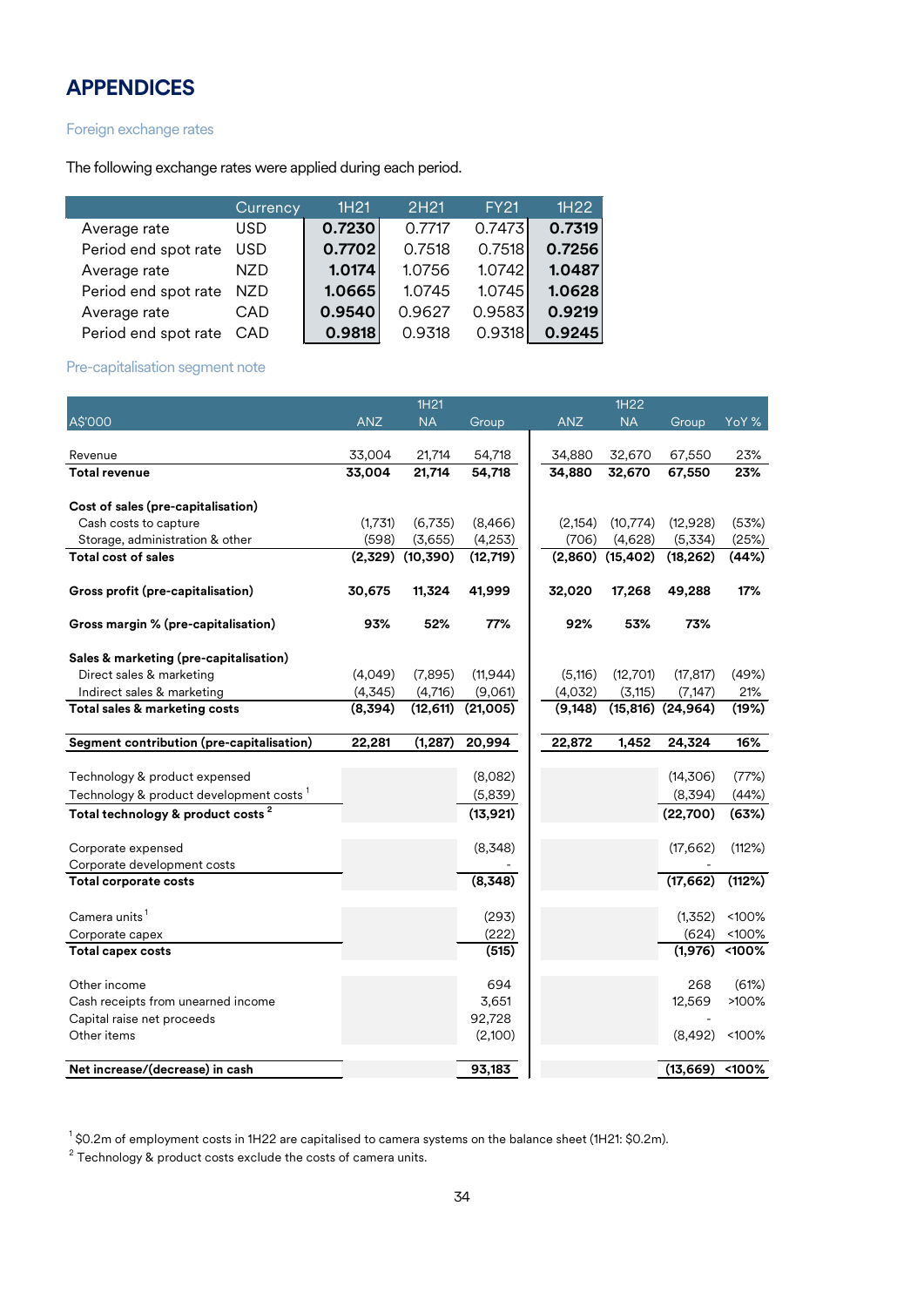#### Impact of change to sales incentive program

The Group amended its sales incentive program during the year ended 30 June 2021 to bring greater alignment to sales and customer success activities. Effective 1 January 2021 and in accordance with AASB 15 Revenue from Contracts with Customers, the Group now capitalises incremental costs of obtaining customer contracts.

Capitalised costs comprise sales commissions and associated oncosts that are directly attributable to new revenue contracts obtained. These costs are amortised over 3 years, representing the expected duration of an average contract with a customer.

The effect of this change for the interim year ended 31 December 2021 was a reduction in employee benefits expense of \$5.4m and an increase in amortisation expense of \$1.5m. The change has no impact to cash.

The segment performance note from page 25 has been restated below to show the impact of the change:

|                                         |            | <b>As Reported</b><br>1H22 |           |            | Restated<br>1H22 |                       |                | Variance<br>1H22 |          |
|-----------------------------------------|------------|----------------------------|-----------|------------|------------------|-----------------------|----------------|------------------|----------|
| A\$'000                                 | <b>ANZ</b> | <b>NA</b>                  | Total     | <b>ANZ</b> | <b>NA</b>        | Total                 | <b>ANZ</b>     | <b>NA</b>        | Total    |
|                                         |            |                            |           |            |                  |                       |                |                  |          |
| Revenue                                 | 34,880     | 32,670                     | 67,550    | 34,880     | 32,670           | 67,550                |                |                  |          |
| <b>Total revenue</b>                    | 34,880     | 32,670                     | 67,550    | 34,880     | 32,670           | 67,550                | $\blacksquare$ | ٠                |          |
| Capture cost amortisation               | (2,014)    | (9,021)                    | (11, 035) | (2,014)    | (9,021)          | (11, 035)             |                |                  |          |
| Storage, administration & other         | (706)      | (4.628)                    | (5,334)   | (706)      | (4,628)          | (5,334)               |                |                  |          |
| <b>Total cost of revenue</b>            | (2,720)    | (13, 649)                  | (16, 369) | (2,720)    | (13, 649)        | (16, 369)             | ٠              | ٠                |          |
| <b>Gross profit</b>                     | 32,160     | 19,021                     | 51,181    | 32,160     | 19,021           | 51,181                |                |                  |          |
| Gross margin (%)                        | 92%        | 58%                        | 76%       | 92%        | 58%              | 76%                   |                |                  |          |
| Direct sales & marketing                | (4,340)    | (9,082)                    | (13, 422) | (5, 116)   | (12,701)         | (17, 817)             | 776            | 3,619            | 4,395    |
| Indirect sales & marketing              | (3,810)    | (2,358)                    | (6, 168)  | (4,032)    | (3, 115)         | (7, 147)              | 222            | 757              | 979      |
| Contract acquisition costs amortisation | (355)      | (1, 142)                   | (1, 497)  |            |                  |                       | (355)          | (1, 142)         | (1, 497) |
| Total sales & marketing costs           | (8,505)    | (12, 582)                  | (21,087)  | (9, 148)   |                  | $(15,816)$ $(24,964)$ | 643            | 3,234            | 3,877    |
| <b>Segment contribution</b>             | 23,655     | 6,439                      | 30,094    | 23,012     | 3,205            | 26,217                | 643            | 3,234            | 3,877    |
|                                         |            |                            |           |            |                  |                       |                |                  |          |
| <b>EBIT</b>                             |            |                            | (13, 347) |            |                  | (17, 224)             |                |                  | 3,877    |
| D&A                                     |            |                            | 24,037    |            |                  | 22,540                |                |                  | 1,497    |
| <b>EBITDA</b>                           |            |                            | 10.690    |            |                  | 5,316                 |                |                  | 5,374    |
| Cash and cash equivalents               |            |                            | 109,762   |            |                  | 109,762               |                |                  |          |